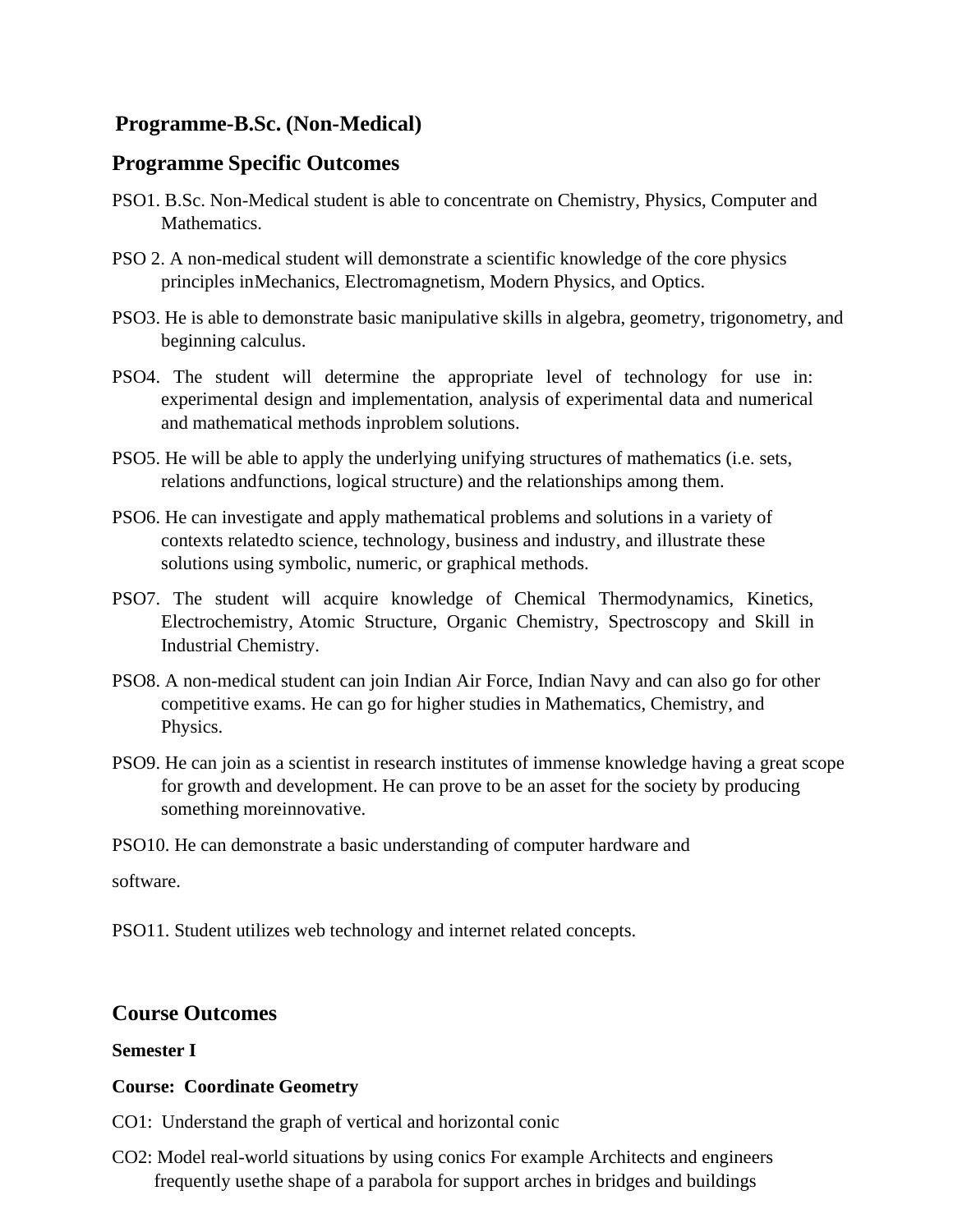- C03: To graph, use the information that we can determine from its equation and add points to establish apattern for the curve.
- C04: Identify the condition for them to be parallel or perpendicularCO5: Recognize line and rotational symmetries.

#### **Course: Differential Equations**

- CO1: Learn and explain the concept of differential equation
- CO2: Classify the differential equation with respect to their order and linearity
- CO3: Recognize and solve a homogeneous, non homogeneous and an exact differential

equation

- CO4: Identify ordinary and singular points
- CO5: Work with ordinary differential equation and system of ODE in various situations and use correctmathematical terminology notation and symbolic processes in order to engage in work, study

#### **Course: Calculus-I**

CO1: Interpret a function from an algebraic, numerical, graphical and verbal

perspective

- CO2: Compute derivatives, integrals
- CO3: Analyze a function using derivatives in concavity, convexity, curvature and integrals in rectification, hyperbolic function
- CO4: Recognize the appropriate tools of calculus to solve applied

problems

CO5: Use properties to definite integral to solve graphical net area

problems

### **Course: Electricity and Magnetism-I**

CO1: Read, understand and interpret the mathematical formulation in Physics- verbal, mathematical andgraphical and solve numerical problems involving topics covered.

CO2: Differentiate vector fields and determine gradient vector fields to find out potential functions.

CO3: Evaluate line integrals, surface area, surface integrals and its applications on Stokes anddivergence theorem.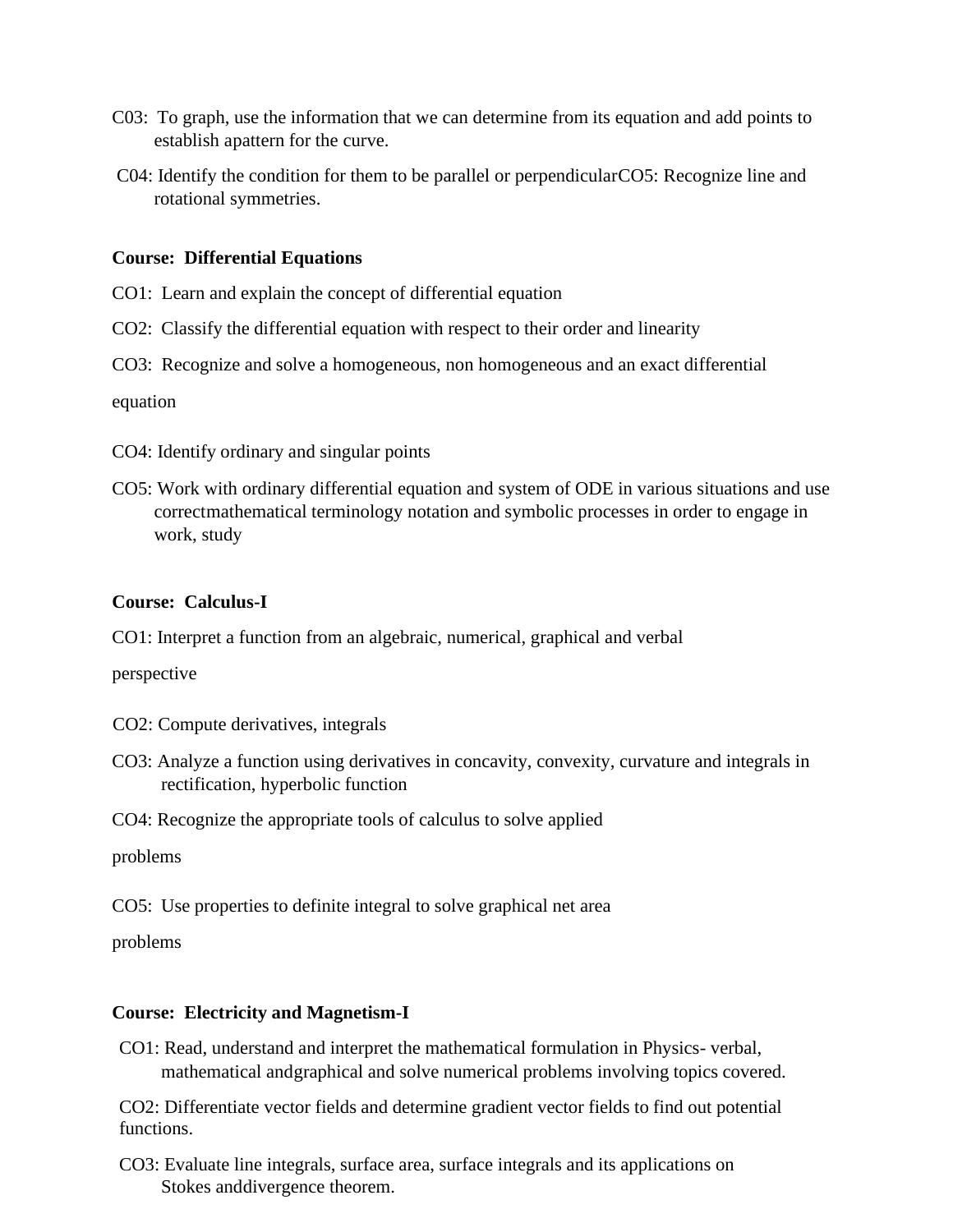- CO4: To learn the concepts of charge interaction with each other using Coulomb's Law and applies to problems in both one and two dimensions.
- CO5: To learn the definition of the electric field, E and derive the electric field due to a point chargeusing Coulomb's Law.
- CO6: Derive the electric field for continuous charge distributions using an integral approach. Configurations should include one dimensional configuration (ring of charge, line of charge) and atwo dimensional configuration (charged disk).
- CO7: To introduce Gauss' Law and clearly understand how to apply it and its use to calculate the electricfield due to various configurations including: point charge, line of charge, uniformly charged sphere and sheet of charge.
- CO8: To develop an understanding of electric potential by considers electric potential energy, equipotential surfaces and how they relate to electric field lines.
- CO9: To derive a relationship between electric potential and the electric field calculate the electricpotential and its use to calculate electric potential around a single point charge.
- CO10: To learn how to apply the above formula in order to calculate electric potential due to variouscharge distributions including multiple point charges and a line of continuous charge.
- CO11: To understand where to use Laplace's and Poisson's equations.
- CO12: To know what the electric field and electric potential in, and around, a conductor and Insulator andhow electrical energy is stored in capacitors and to learn the formula for calculating this energy.
- CO13: Derivation of Uniqueness theorem and where can it use.
- CO14: To learn the definition of current in terms of electron flow and learn the definition of resistance Rand Ohm's law.
- CO15: To learn about electrical power and how to calculate the power dissipated by a resistor.
- CO16: To learn the definitions of, and relations between, the following quantities: the current density J, the electric field, E, within the conductor, the resistivity, and the drift velocity of the electrons in theconductor.

### **Course: Mechanics-I**

- CO1: Grasped the fundamentals of Cartesian and spherical polar co-ordinate systems, area, volume,displacement, velocity and acceleration in these systems, Solid angle.
- CO2: Learned various forces in Nature, Centre of mass, and Equivalent one body problem.
- CO3: Learned the basics of Central forces, Equation of motion under central force, Equation of orbit ininverse square, Force field and turning points, Kepler laws and their derivations.
- CO4: Learned the Relationship of conservation laws and symmetries of space and time. Inertial frame of reference. Coriolis force and its applications.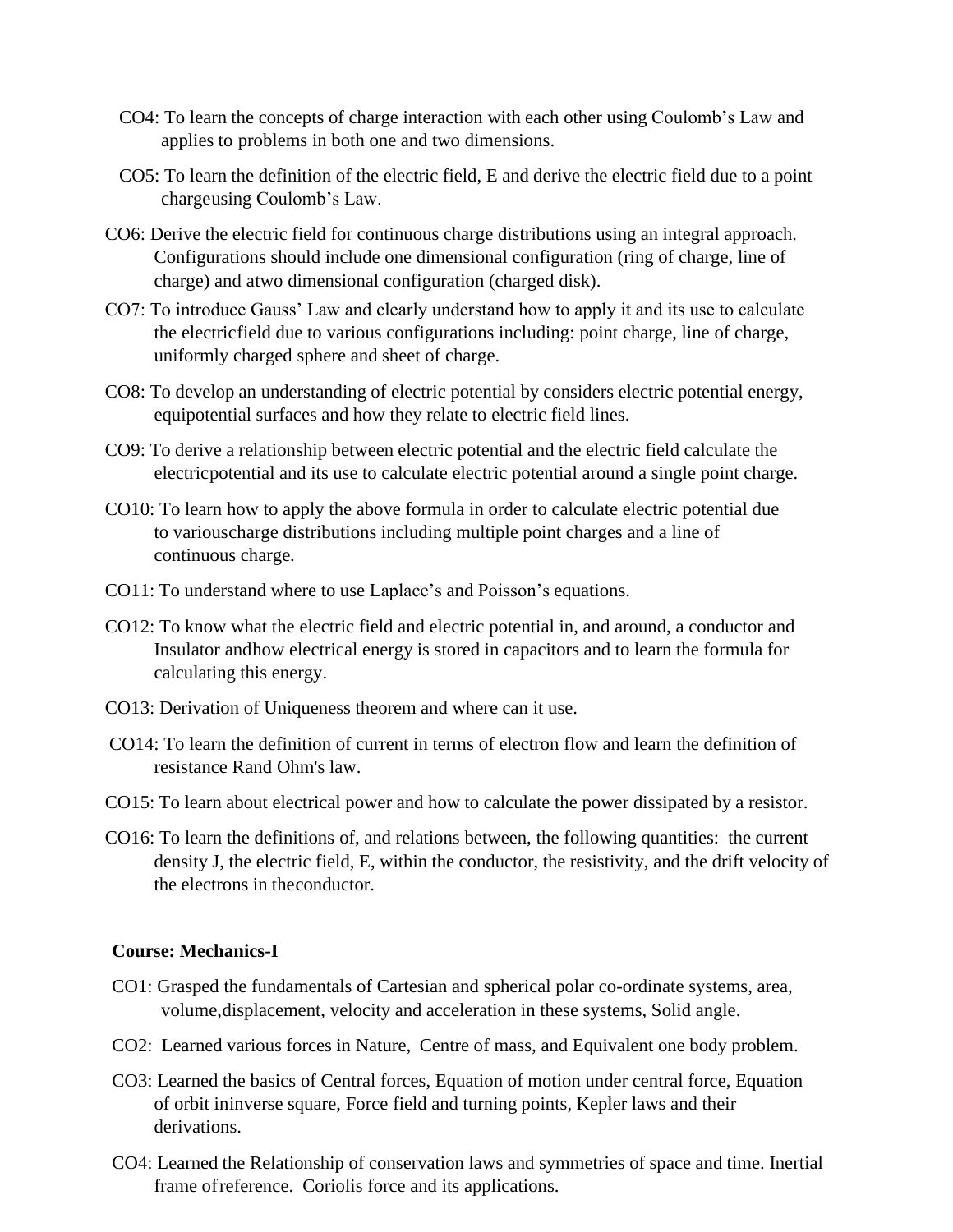CO5: Learned the Variation of acceleration due to gravity with latitude. Focault pendulum (qualitative).

CO6: Learned the Elastic collision in Laboratory and C.M. system, velocities, angels and energies, Crosssection of elastic scattering . Rutherford scattering (qualitative).

### **Course: Vibration and Waves – I**

- CO1: The main objective of this subject is to aware the students about various phenomenon of waves andoptics.
- CO2: This subject describes the Phenomenon like interference.
- CO3: Under the Interference phenomenon students will study the young double slit experiment, Fresnalbiprism , double mirror , Newton rings and fabry perot interference experiments.
- CO4: This subject describes the Diffraction Phenomenon.
- CO5: In diffraction students will study Fresnal diffraction by half period zones experiment, Zone plate,Fraunhoffer diffraction method, diffraction with single and double slit and Resolving power of grating and telescope.
- CO6: This subject provides the basic idea of Phenomenon like Polarization
- CO7: In the polarization students will study the different types of Polaroid like polarization withrefraction and reflection phenomenon.
- CO8: Understand various phenomenon and the cause or origin of them

### **Course: Organic Chemistry**

- CO1: The main aim of this course is to provide the ground information of the organic chemistry. Learnerswill be able to understand the structure and bonding of the organic compounds by learning the various effects such as inductive effect, resonance effect, hyperconjucation etc.
- CO2: To make students capable of understanding and studying the classification of the organic compounds and impart the students a thorough knowledge about the mechanism of the reactionswhich determines the completion of the reactions

### **Course: Inorganic Chemistry**

- CO1: This would facilitate students to get the knowledge about the planck constant and describes thathow the wavelength of the particle is calculated. It describes the wave mechanical model of the atom. It helps to know that how many electrons are present in the particular space
- CO2: students will make understanding with the periodic table and the terms related with that and alsodescribes the trends that how they vary with along the period and down the group.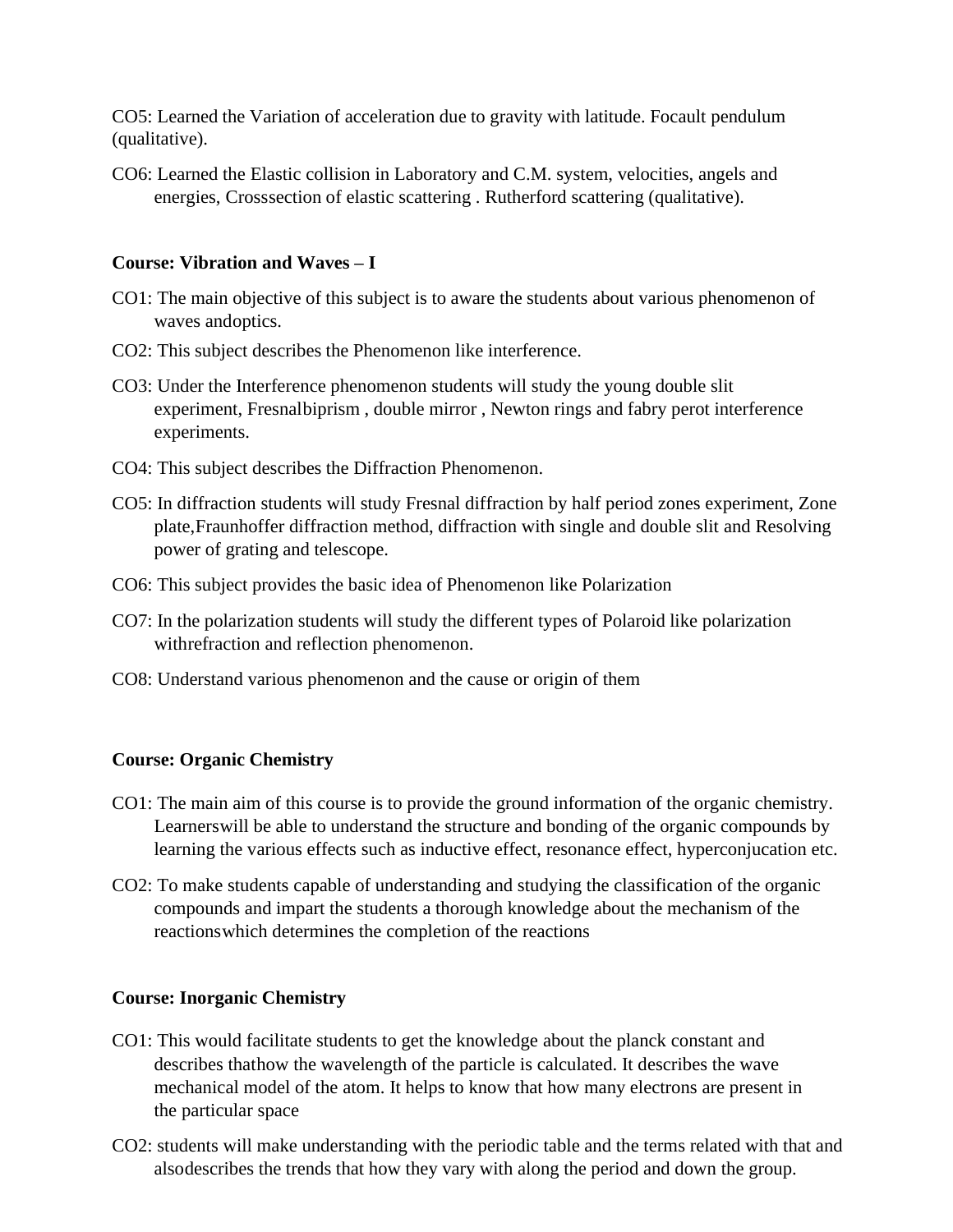- CO3: This will provide the knowledge of the noble gas family and their compound formation as well asreactivity
- CO4: It intends the chemical bonding.

# **Course: Physical Chemistry**

- CO1: The main outcome of this course is to provide information about Mathematical concepts so thatmedical students would not face any difficulty in derivations and Students learn to solve differentiation, Integration of different functions which enhance their problem solving ability
- CO2: Students learn to find out errors in their Practical and how to correct them .Moreover, Students learn to find out errors in their Practical and how to correct them .This course aims at knowledge ofproblems related to standard deviation and applicability of F-test and Q-test
- CO3: This course facilitates how to differentiate between different states of matter. Students also developan idea of liquid and gaseous states in which they learn the structural differences in solids, liquids and gases.
- CO4: This course aims at knowledge of gases and the most important vander waals equation. The most interesting and useful topic 'Joule-Thomson effect' of this course tells the liquefaction of gases andthe concept of Inversion Temperature.
- CO5: This course facilitates the learners to grab knowledge about structure of molecules and theirmagnetic properties.

# **Semester-II**

# **Course: Analytic Geometry**

- CO1: Learn that Use geometrical result to determine unknown angles and radius, centre and use ofexample of ball and knife as sphere and cut the plane in 3D form of sphere, cone
- CO2: Identify the condition for the plane and the straight line to be parallel or perpendicular andparameterize curves
- CO3: Applying model real-world situations by using conics For example Architects and engineersfrequently use the shape of a conic for support arches in bridges and buildings
- CO4: Recognize line and rotational symmetries

# **Course: Partial Differential Equation**

CO1: Classify partial differential equations and transform into

canonical form

CO2: Solve linear partial differential equations of both first and second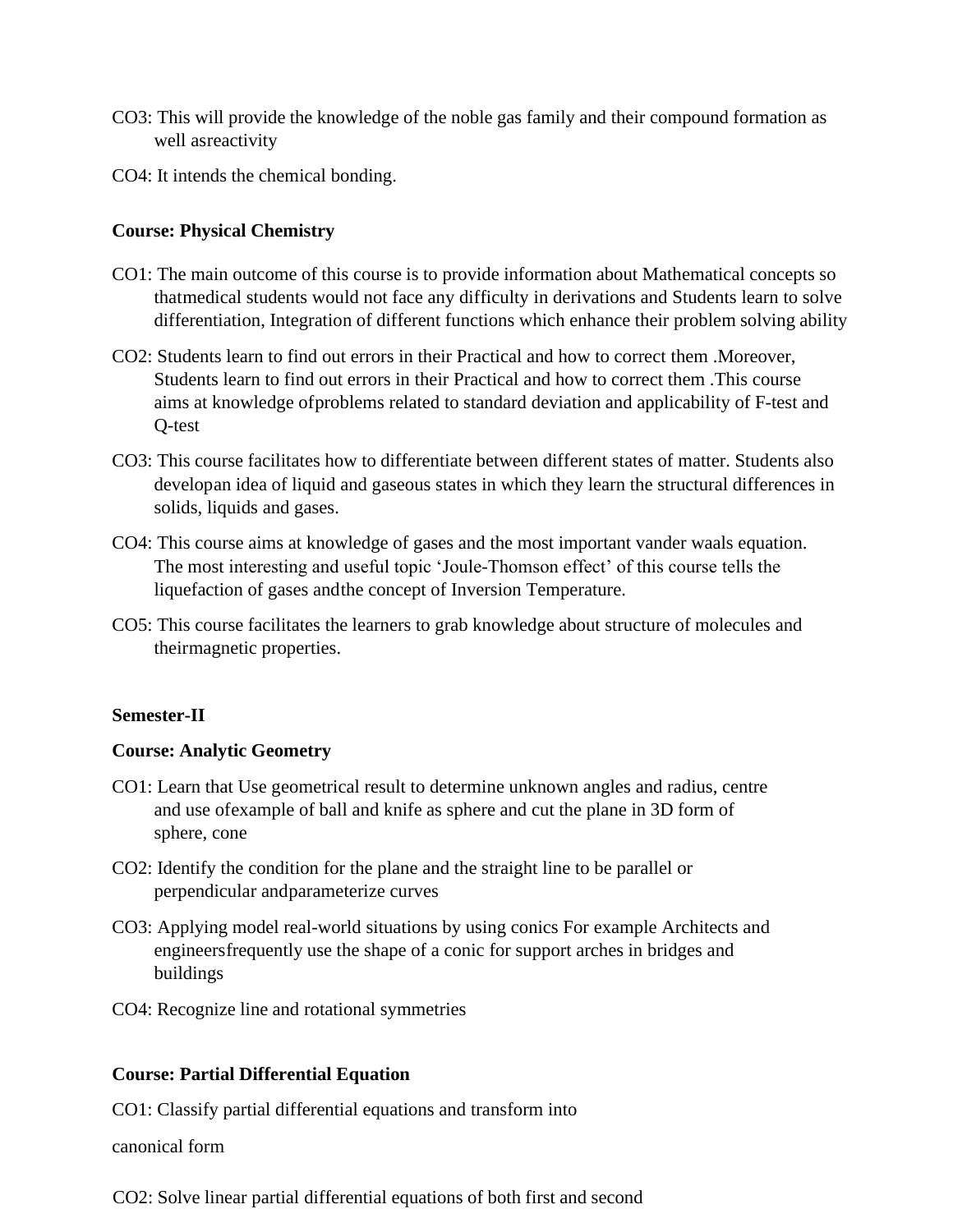order

- CO3: Apply specific methodologies, techniques and resources to conduct research and produceinnovative results in the area of specialization
- CO4: Extract information from partial derivative models in order to interpret

reality

CO5: Identify real phenomena as models of partial derivative equations.

#### **Course: Algebra-I**

- CO1: Understand and express a complex numbers both in rectangular form and in terms of its modulusand argument.
- CO2: As the result of studying topics, students will be able to understand in different ways the meaning of multiplications of whole numbers and use this to make sense of complex number multiplicationand expansion.
- CO3: Recognize a number on an argand diagram in terms of its modulus and argument
- CO4: Develop the insight that when numbers are multiplied their moduli are multiplied and theirarguments are added together

CO5: Use this to discover that when a number is raised to a power its modulus is raised to that power.

### **Course: Electricity and Magnetism-II**

CO1: In this subject students will describe the behavior of various substances in magnetic field.

CO2: Students will be able to define B, M and H .also explain their relation to free and bound

currents.

CO3: Students will learn to explain the Permeability and susceptibilities and their inter-

relationship.

CO4: Students will discuss orbital motion of electrons, diamagnetism, electron spin, and paramagnetism.

CO5: In this subject students will discuss ferromagnetism along with Domain theory of

Ferromagnetism

CO6: Students will be able to state Biot Savart's law, Ampere's Circuital law, Faraday's Law and EM induction. Discuss their applications.

CO7: Students will be able to define and explain divergence, curl of B, Hall effect and vector potential.

CO8: Students will be able to define and drive current density, Displacement current, Mutual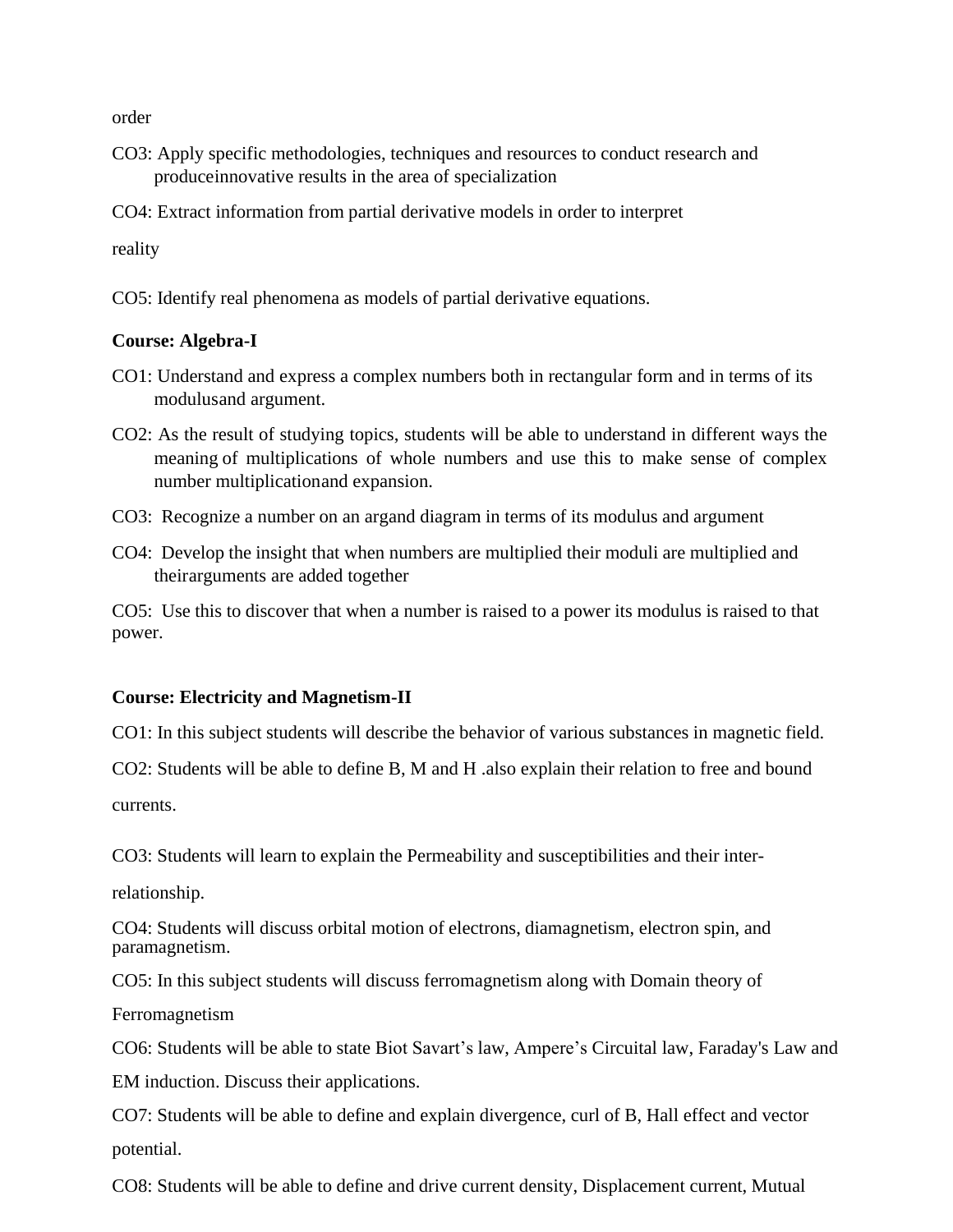inductance, reciprocity theorem and Self inductance L along with use of current density in calculation of change in magnetic field at a current sheet.

CO9: Students will list transformation equations for E and B from one frame to another.

- CO10: In this subject students will learn to derive the Maxwell's equations.
- CO11: In this subject students will discuss the Analysis of LCR series and parallel resonant circuits alongwith Q-factor. Power consumed

#### **Course: Mechanics-II**

CO1: Describe rigid body motion .Explain Rotational motion, principle moments and

axes.

CO2: State and explain Euler's equations for precession and elementary gyroscope.

CO3: Describe Galilean transformation and invariance and Illustrate Non-Inertial

frames.

CO4: Outline the concept of stationary universal frame of reference and ether.

CO5: Explain the concept of Michelson-Morley Experiment and its result.

CO6: List the Postulates of special theory of relativity.

- CO7: Describe the Lorentz transformations, Observer and viewer in relativity, Relativity of simultaneityalong with Length, Time and Velocities.
- CO8: Discuss the Relativistic Doppler effect. Variation of mass with velocity, mass-energy equivalence,rest mass in an inelastic collision

CO9: Describe the Relativistic momentum and energy, their

transformation.

CO10: Explain the concepts of Minkowski space, four vector

formulation.

#### **Course: Vibration and waves-II**

CO1: In this part of subject students will be able to define Stiffness coupled oscillators along with normalco-ordinates and normal modes of vibration.

CO2: Students will learn how to explain the inductance coupling of electrical

oscillators.

CO3: Students will be able to list the types of waves and derive the solution of wave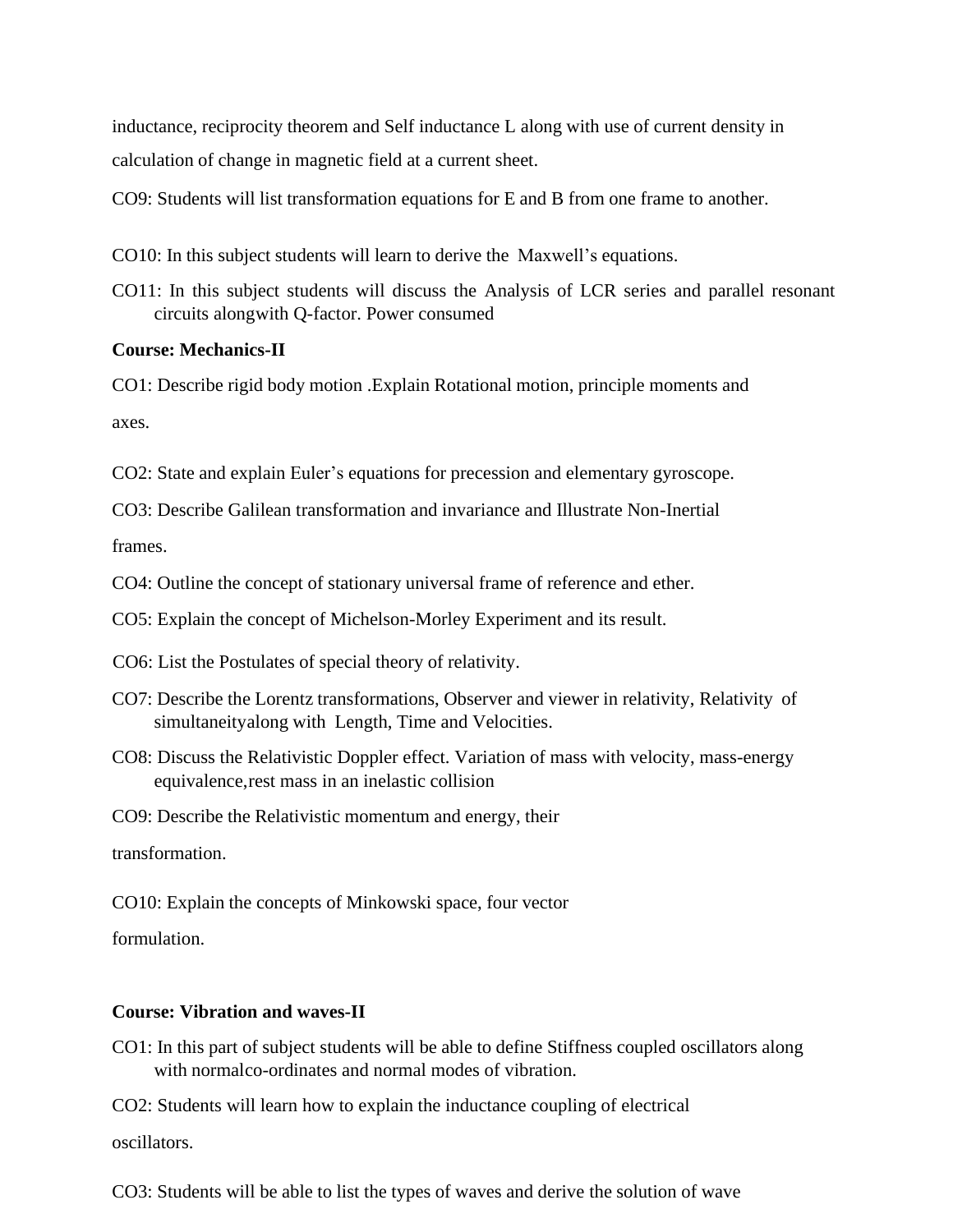equation.

- CO4: They will study how to illustrate the string as forced oscillator and find characteristic impedanceand impedance matching condition.
- CO5: They will study how to illustrate the string as forced oscillator and find characteristic impedanceand impedance matching condition
- CO6: Students will discuss Reflection and transmission energy, standing waves, wave and group velocityin case of vibrating string.
- CO7: Students will be able to state the Physical interpretation of Maxwell's equations.
- CO8: Discuss the electromagnetic waves and wave equation in a medium having finite permeability andpermittivity but with conductivity equal to zero
- CO9: Students will discuss the response of a conducting medium of EM waves and define pointingvector.
- CO10: Students will be able to explain the Reflection and transmission of EM waves at a boundary of twodielectric media and for the surface of a conductor at normal incidence.
- CO11: In this part of subject students will learn way to describe behavior of EM waves in a conductingmedium, skin depth and EM waves velocity in a conductor an anomalous dispersion

# **Course: Organic Chemistry**

- CO1: To make students capable of understanding and studying the classification of the organic compounds. To impart the students a thorough knowledge about the mechanism of the reactionswhich determines the completion of the reactions.
- CO2: It provides the description of the allyl and aryl halides and their uses in various fields. These properties helps to describes the melting and boiling points of many compounds and their reactivitytowards various reactions.
- CO3: It intends the naming reactions with different functional groups. The Concept of isomerism deals with the nature of organic compounds. It gives the knowledge about the Chirality which is the necessary condition for the chirality of the molecules, It deals with the different orientations of the compounds and with different names of the compounds. By using these configurations we can findthe nature of compounds

### **Course: Inorganic Chemistry**

- CO1: Students will understand concept of close packing, ionic structures and factors affecting ionic solidswhich help them to identify and distinguish between different crystals.
- CO2: students will develop understanding about the properties of alkali and alkaline earth metals.
- CO3: it would enable the learner to learn about the structure of diborane, lewis acid nature of borontrihalides, preparation of carbides, nitrides & other relevant block compounds.
- CO4: This course helps in understanding preparations and applications of fullerene, fluorocarbons, silicate compounds.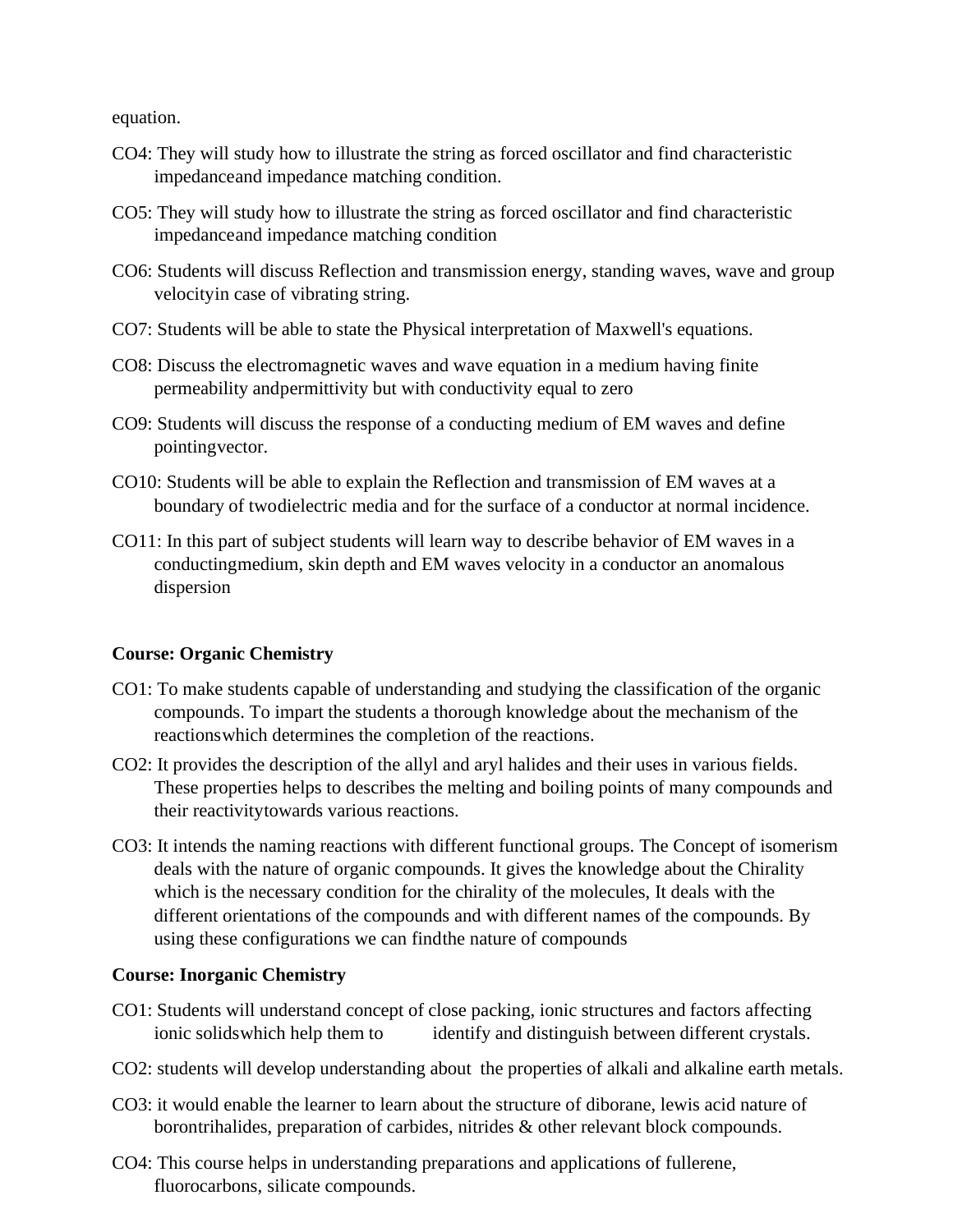CO5: It makes the students to learn and understand about types of oxides and oxyacids, their structure andreactivity in s block  $\&$  p block elements, interhalogen compounds, polyhalides compounds.

#### **Course: Physical Chemistry**

- CO1: The main outcome of this course is to enable the students to understand about solutions used indaily life and methods of expressing their concentration.
- CO2: By studying this course learners will be able to think about the nature of solutions and theirstability which would be help them about the advantages and applications of various types of solutions.
- CO3: This course aims at knowledge of different factors affecting rate of reaction and role of acid andbase as a catalyst

#### **Semester III**

#### **Course: Analysis-I**

- CO1: Describe fundamental properties of the real numbers that lead to the formal development ofanalysis.
- CO2: Analysis the process of examining information in order to make conclusions regarding limit andcontinuity
- CO3: Identify the area when break the number of interval
- CO4: Recognize the major things to do question on suppositions such as: uniformly, uniqueness

limit

CO5: Use uniformly and apply it to appropriate depth of required critical thinking

### **Course: Statics**

- CO1: An ability to construct free-body diagrams and to calculate the reactions necessary to ensure staticequilibrium.
- CO2: Understand the flexible cables in contact with smooth curve, Analyze equilibrium of a particle,systems of particles and their properties
- CO3: Recognize friction as a force and differentiate statics friction and sliding

friction

- CO4: Understand of the analysis of distributed loads.
- CO5: Demonstrate and understand of two force and three force members and analyze moments due to acouple.

#### **Course: Advanced Calculus**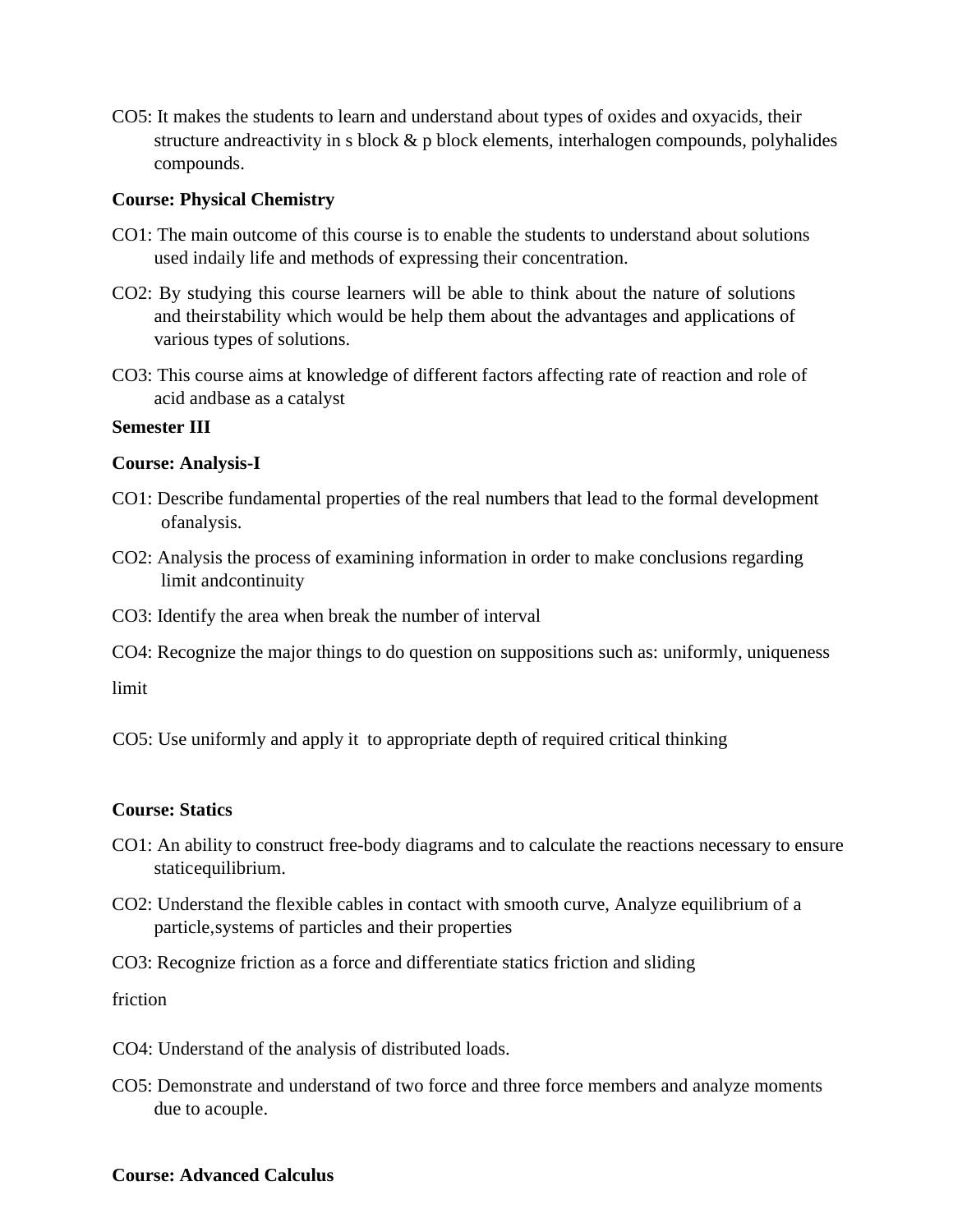- CO1: Learn about the basic principles of multi-variable calculus with proofs.
- CO2: To have full knowledge of calculus involving the fundamental tools such as continuity and differentiability.
- CO3: Reason rigorously in mathematical arguments. They can follow abstract mathematical argumentsand write their own proofs.
- CO4: Effectively communicate mathematics: reading, writing , listening, and speaking. Students makeeffective use of the library, conduct research and make oral and written presentation of their findings.
- CO5: To know relationship between the increasing and decreasing behavior of function.

#### **Course: Optics**

- CO1: The main objective of this subject is to aware the students about various phenomenon of waves andoptics.
- CO2: This subject describes the Phenomenon like interference.
- CO3: Under the Interference phenomenon students will study the young double slit experiment, Fresnalbiprism , double mirror , Newton rings and fabry perot interference experiments.
- CO4: This subject describe the Diffraction Phenomenon .
- CO5: In diffraction students will study Fresnal diffraction by half period zones experiment, Zone plate, Fraunhoffer diffraction method, diffraction with single and double slit and Resolving power of grating and telescope.
- CO6: This subject provides the basic idea of Phenomenon like Polarization
- CO7: In the polarization students will study the different types of Polaroid like polarization withrefraction and reflection phenomenon.
- CO8: Understand various phenomenon and the cause or origin of them

#### **Course: Quantum Mechanics-I**

CO1: To study the basics and principles of quantum mechanics.

CO2: The student will understand the uncertainty relations and

applications.

CO3: Student will learn Schrodinger equation and their applications

CO4: Student will understand the concept of wave

function.

CO5: Explain the operator formulation of quantum

mechanics.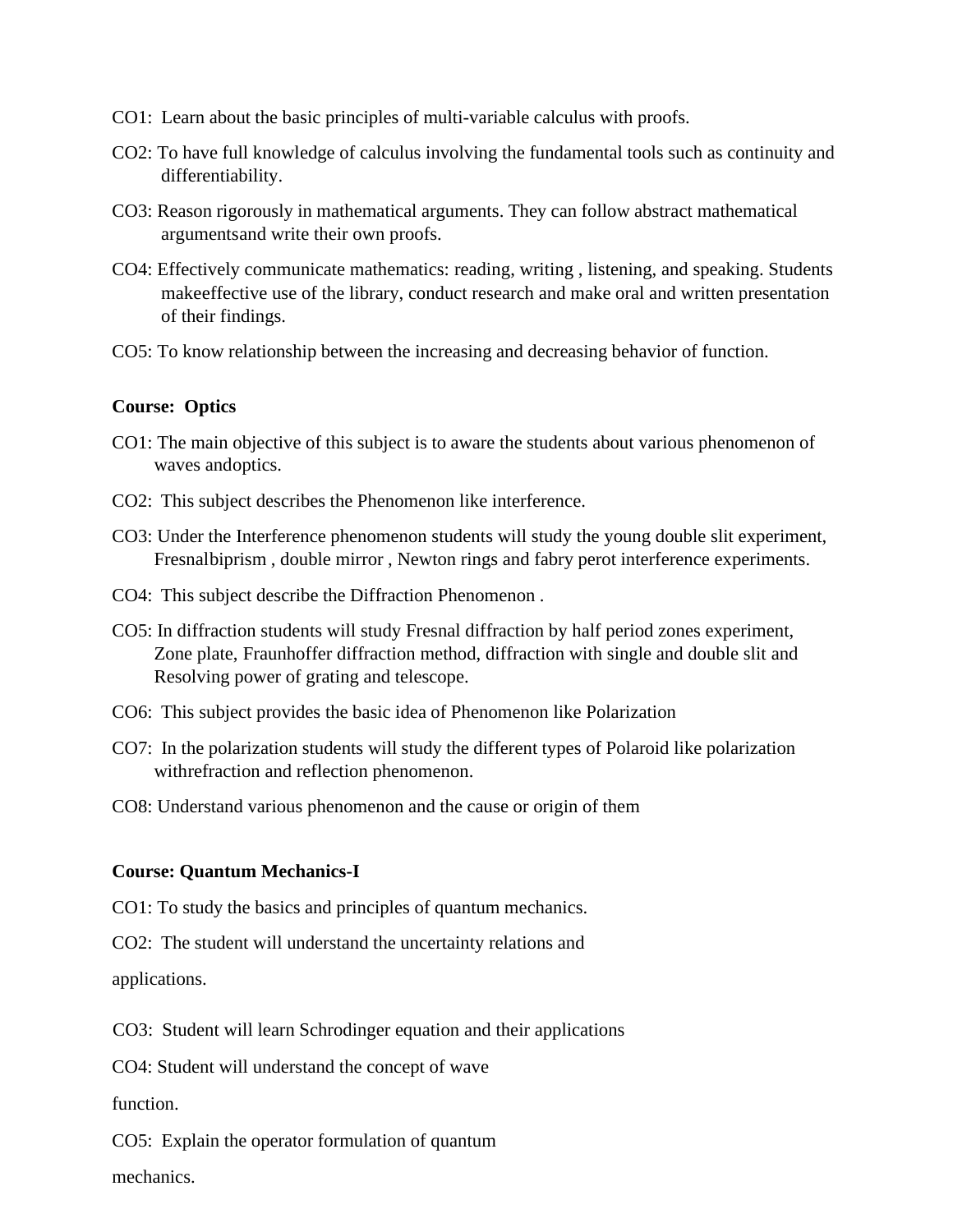CO6: Solve Schrodinger equation for simple potentials (Potential Step, Linear Harmonic Oscillator etc.)

CO7: Student will study about Hydrogen atom ( Energy levels, eigen functions, degeneracy, AngularMomentum)

### **Course: Statistical physics and thermodynamics-I**

- CO1: This subject basically provides the basic idea of probability to the students. There are ways ofcalculating probability for various statistical systems of particles.
- CO2: The objective is to apply the principles of probability in distribution of particles in various systemsand to calculate thermodynamic probability.
- CO3: This subject provides the detailed information about the distribution of n distinguishable particles innumber of compartments of (i) equal sizes and (ii) unequal sizes
- CO4: In this subject Students will basic ideology of phase space, microstate, macro state.
- CO5: The course gives the insight of postulates and applications of statistical physics.
- CO6: Students will learn the main three types of statistics distribution (Maxwell Boltzmann, Bose Einstein and Fermi Dirac statistics). Student will learn which particles follow which statistics andwhy.
- CO7: The aim is to apply these statistical distributions in real life problems and understand theirproblems.
- CO8: Students will learn How the many real system are related through such theoretical knowledge topractical one (Example tossing the coins, throwing dice etc.)

# **Course: Inorganic Chemistry**

- CO1: Develop the knowledge of transition metals to understand the trends in properties and reactivity ofthe first series of d-block elements and to know the typical physical and chemical properties of the transition metals.
- CO2: To study the lanthanide elements to understand the trends in properties and reactivity and to develop the understanding of the typical physical and chemical properties of the transition metals.
- CO3: To explain the typical physical and chemical properties of the transition metals especially from second and third transistion series. To identify simple compound classes for transition metals anddescribe their chemical properties
- CO4: In order to study transition metals to understand the trends in properties and reactivity of theactinides and its typical physical and chemical properties to understand its applications

### **Course: Organic Chemistry**

CO1: This course will facilitate the learners to classify the types of these functional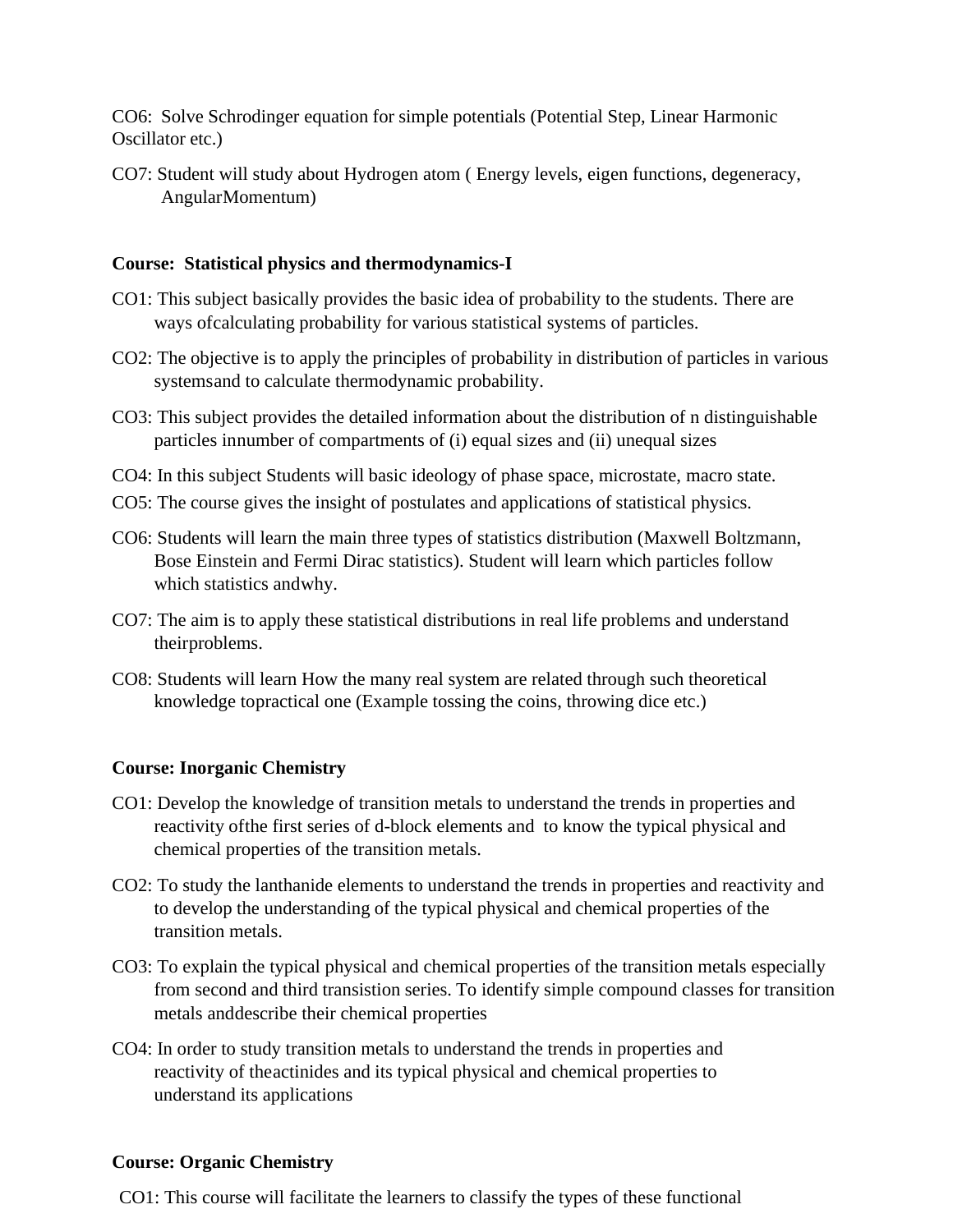groups bynomenclature.

- CO2: Through the structure and classification of the compounds containing these functional groups, theywould be able to make comparison between the reactivity of these compounds.
- CO3: This course allows the students to outline the mechanism of various reactions of organic moleculescontaining the above mentioned functional groups.

CO4: It would help in research work and to develop new chemical reaction with different methods.

CO5: They would be able to grab the knowledge about various naming reactions and they will learnabout their applications in field of chemistry.

### **Course: Physical Chemistry**

CO1: They will grab knowledge of the basic concept of

thermodynamics

CO2: They will learn how to solve exact and inexact functions

CO3: Students will get information regarding thermo chemistry in daily life

activities

CO4: Students will be able to get knowledge of the conversant processes of steam

dryness

CO5: They will learn about uses of thermodynamics in daily life like in window A.C and refrigerators.

### **Semester IV**

### **Course: Analysis-II**

CO1: Memorize definition of directional derivatives and gradient and illustrate geometric meanings withthe aid of sketches.

CO2: Memorize theorem relating directional derivatives to gradient and

reproduce proof.

CO3: Calculate directional derivate and gradients.

CO4: Apply gradient to solve problems involving normal vectors to level

surfaces.

CO5: Explain the concept of vector integration a plane and in space.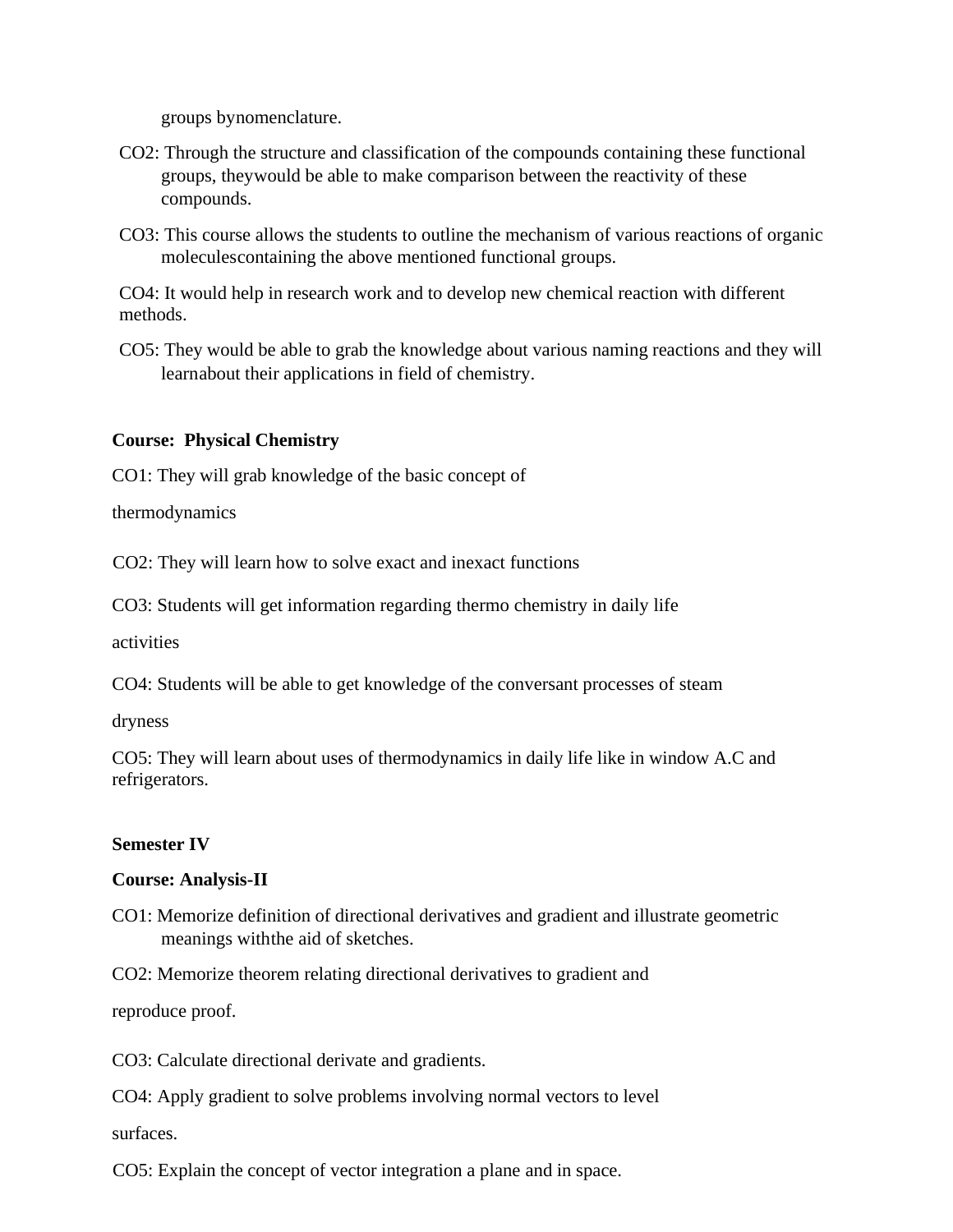### **Course: Dynamics**

- CO1: Ability to construct free-body diagrams.
- CO2: Solve mechanics problems in one dimension that involve one or more of the forces of gravity,friction and air resistance
- CO3: Understand of the analysis of distributed loads.
- CO4: knowledge of internal forces and moments in

members.

CO5: Apply Newton's law to solve the problems.

### **Course: Numerical Methods**

CO1: Learn an algebraic or transcendental equation using an appropriate numerical method.

CO2: Proficient in implementing numerical methods for a variety of multidisciplinary

applications.

- CO3: Perform an error analysis for a given numerical method.
- CO4: Derive numerical method for various mathematical operations and tasks, such as interpolation, differentiation, integration, the solution of linear and nonlinear equations and the solutions of differential equations.
- CO5: Understand of common numerical analysis and how they are used to obtain approximate solutionsto otherwise intractable mathematical problems.

### **Course: Lasers**

- CO1: The students will learn to define and derive Einstein's relations and basics of laser
- CO2: The Student can discuss Broadening of spectral lines and identify natural, collision and Dopplerbroadening
- CO3: In this subject Students will able to express the line width, line profile, absorption and amplificationof parallel beams of light passing through medium.
- CO4: Students will able to explain elementary theory of optical cavity, three and four level laser andproperties of laser.
- CO5: This subject will describe the ruby laser and Nd Yag laser
- CO6: Students will able to explain types of gas lasers like helium neon and CO2 laser.
- CO7: In this subject Students will able to express liquid laser like Dye laser, semiconductor laser, Q-switching and different types of shutters.
- CO8: Students will able to explain mode locking, Holography, and applications of laser.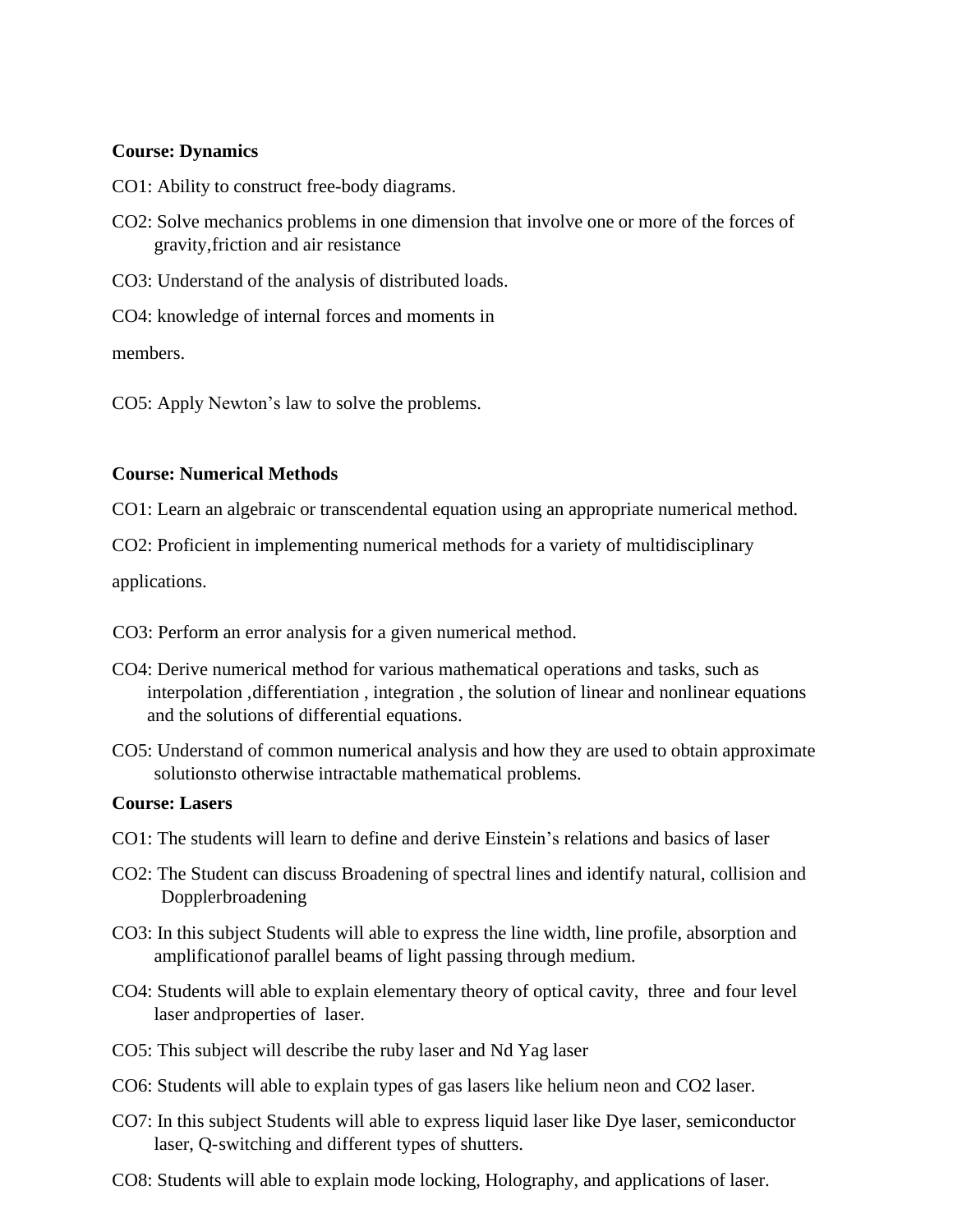### **Course: Quantum Mechanics-II**

CO1: This subject describes the interaction of radiation with matter and transition probability.

CO2: This subject explains the fine and hyperfine structure of hydrogen atom.

CO3: This subject states and illustrates the Normal Zeeman Effect and Anomalous Zeeman Effect.

CO4: In this subject Students will learn to define spin orbit interaction and spin orbit

coupling.

- CO5: The subject helps to identify symmetric and antisymmetric wave functions, state Pauli Exclusion Principle and electronic structure of an atom.
- CO6: This subject describes and explains the various spectra like Absorption spectra, Molecular Spectra,Rotational Spectra and Raman spectra.

CO7: This subject briefly explains the Mosley law and Auger

effect

CO8: The subject explains the coupling schemes and selection

rules.

CO9: This subject describes and explains the various spectra like Absorption spectra, Molecular Spectra,Rotational Spectra and Raman spectra

CO10: The student will describe and explain the frank hertz experiment and stern gerlach experiment.

# **Course: Statistical Mechanics and Thermodynamics-II**

CO1: The students will learn to define entropy and explain its

laws.

CO2: This subject explains the reversible and irreversible

process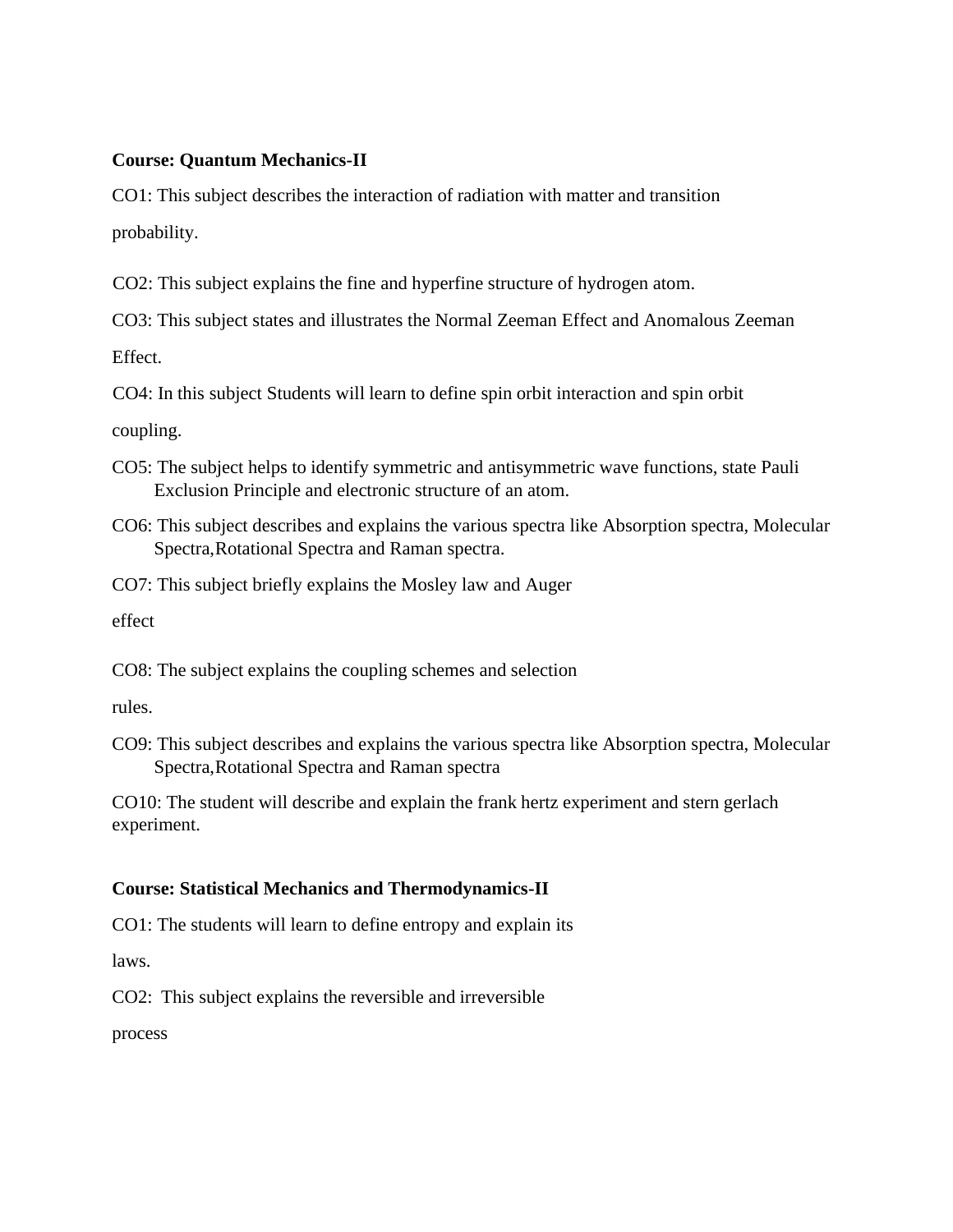CO3: This subject describes and explains the laws of thermodynamics and their applications.

- CO4: The students learn to state and explain Carnot cycle and its working
- CO5: The students learn to express Maxwell thermo dynamical relations.
- CO6: The students can define and illustrate adiabatic stretching, adiabatic compression and adiabaticdemagnetization.
- CO7: The subject provides outline details of Thermo dynamical treatment of Joule-Thomson effect andits use.

#### **Course: Inorganic Chemistry**

CO1: Students will be able to understand the applications of various types of complex and their properties

CO2: Develop the knowledge of various processes which proceed through the oxidation and reduction and they will able to know the applications of these reactions

CO3: It will develop the understanding of all type of acid and bases and explain the behaviour of these

CO4: Students will be able to understand the applications of various non aqueous solvents and their properties with chemical behavior

#### **Course: Organic Chemistry**

- CO1: Students will learn about the method of preparation, properties and uses of carboxylic acid alongwith their characteristic test
- CO2: Students will learn about the method of preparation, properties and uses of derivatives of carboxylicacid along with their characteristic test
- CO3: Students will learn about the method of preparation, properties and uses of ether along with epoxides.
- CO4: Students will learn about the method of preparation, properties and uses of fats along with theircommercial application.
- CO5: Students will learn about the method of preparation, properties and uses of Organic compoundscontaining Nitrogen along with their distinguishable test

#### **Course: Physical Chemistry**

CO1: Phase diagrams are useful because they allow us to understand in what state matter exists under certain conditions. Phase equilibrium has wide range of applications in industries including production of different allotropes of carbon, lowering of freezing point of water by dissolving salt,purification of components by distillation, usage of emulsions in food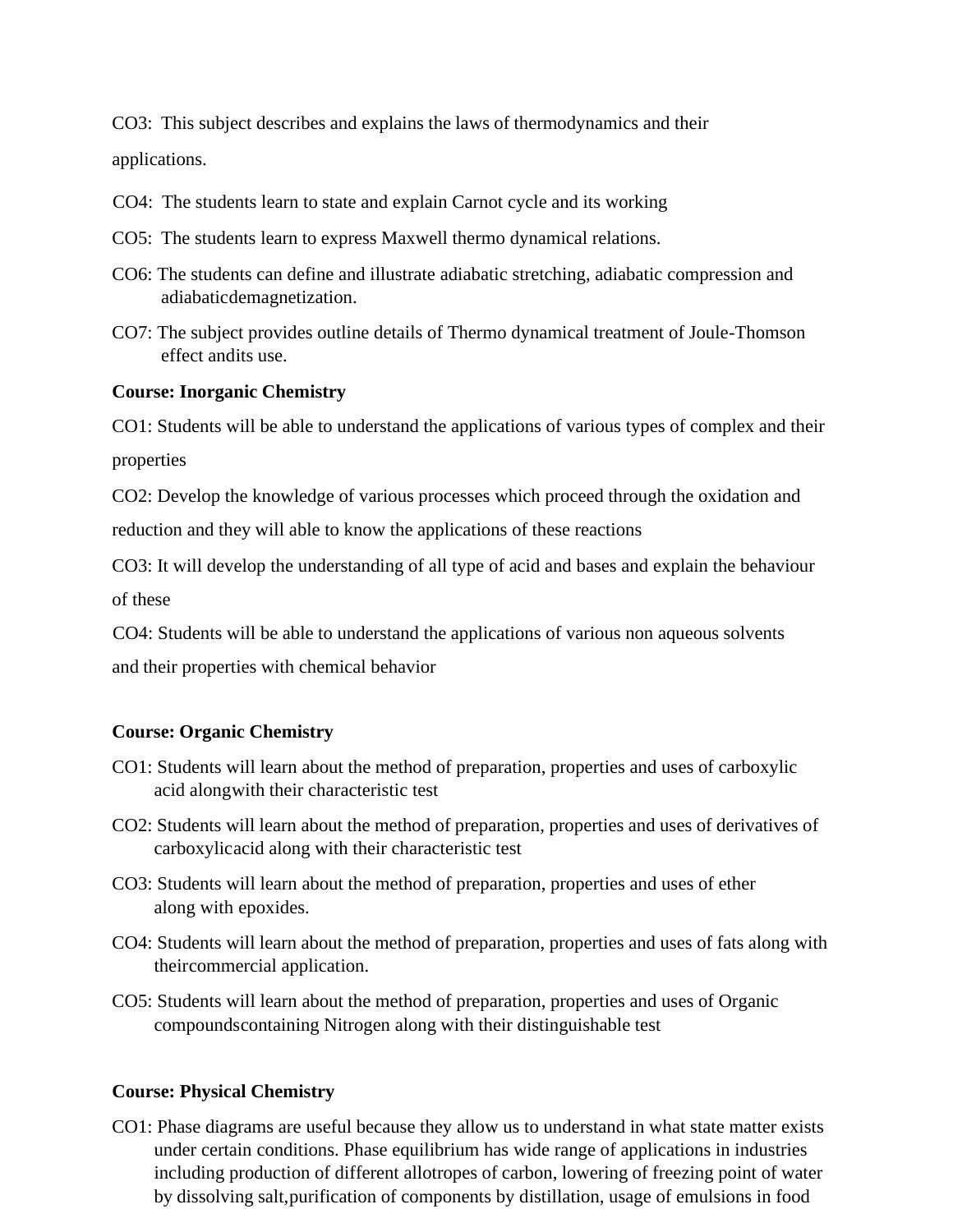production, pharmaceutical industry

- CO2: Conductivity measurements are used routinely in many industrial and environmental applications asa fast, inexpensive and reliable way of measuring the ionic content in a solution.
- CO3: These articles are depends on the movement of the boundary between two adjacent electrolytes under the influence of an electric field and the speed of the moving boundary can be measured andused to determine the ion transference numbers.
- CO4: Nernest equation can be used to find the cell potential at any moment in during a reaction or at conditions other than standard-state, by knowing these students can determine the equilibrium constant or Gibbs free energy .In Concentration Cell students can know about how we can select anode or cathode. Nernest equation can be used to find the cell potential at any moment in during areaction or at conditions other than standard-state, by knowing these students can determine the equilibrium constant or Gibbs free energy. In Concentration Cell students can know about how wecan select anode or cathode and also how e.m.f be calculated from those. Students will also learn about that how we can prevents our metallic things from corrosion.

### **Semester-V**

#### **Course: Algebra-I**

- CO1: Recognize the mathematical objects called groups, matrix, quaternions, symmetric, cyclic groups,even and odd permutations
- CO2: Extend group structure to finite permutation groups
- CO3: Explain the significance of the notions of cosets, normal subgroups, and factor groups, Homomorphisms, Isomorphism and Cayley's Theorem
- CO4: Analyze consequences of Lagrange's theorem including Fermat's Little theorem
- CO5: Familiarize with the concept of Rings, Sub-rings, Homomorphism, ideals and Quotient Rings,Field of Quotient of Integral domain, division rings

#### **Course: Number Theory-I**

- CO1: Understand about divisibility, g.c.d, Fundamental Theorem of arithmetic, congruences, residue andreduced residue classes
- CO2: Recognize about Euler-Fermat, Wilsons's, Chinese Remainder theorem
- CO3: learn the definition of congruences, primitive roots, indices, quadratic residues, Legendre

Symbol

CO4: Familiarize with Euler's criterion, Gauss Lemma., Quadratic reciprocity Law, Jacobi

Symbol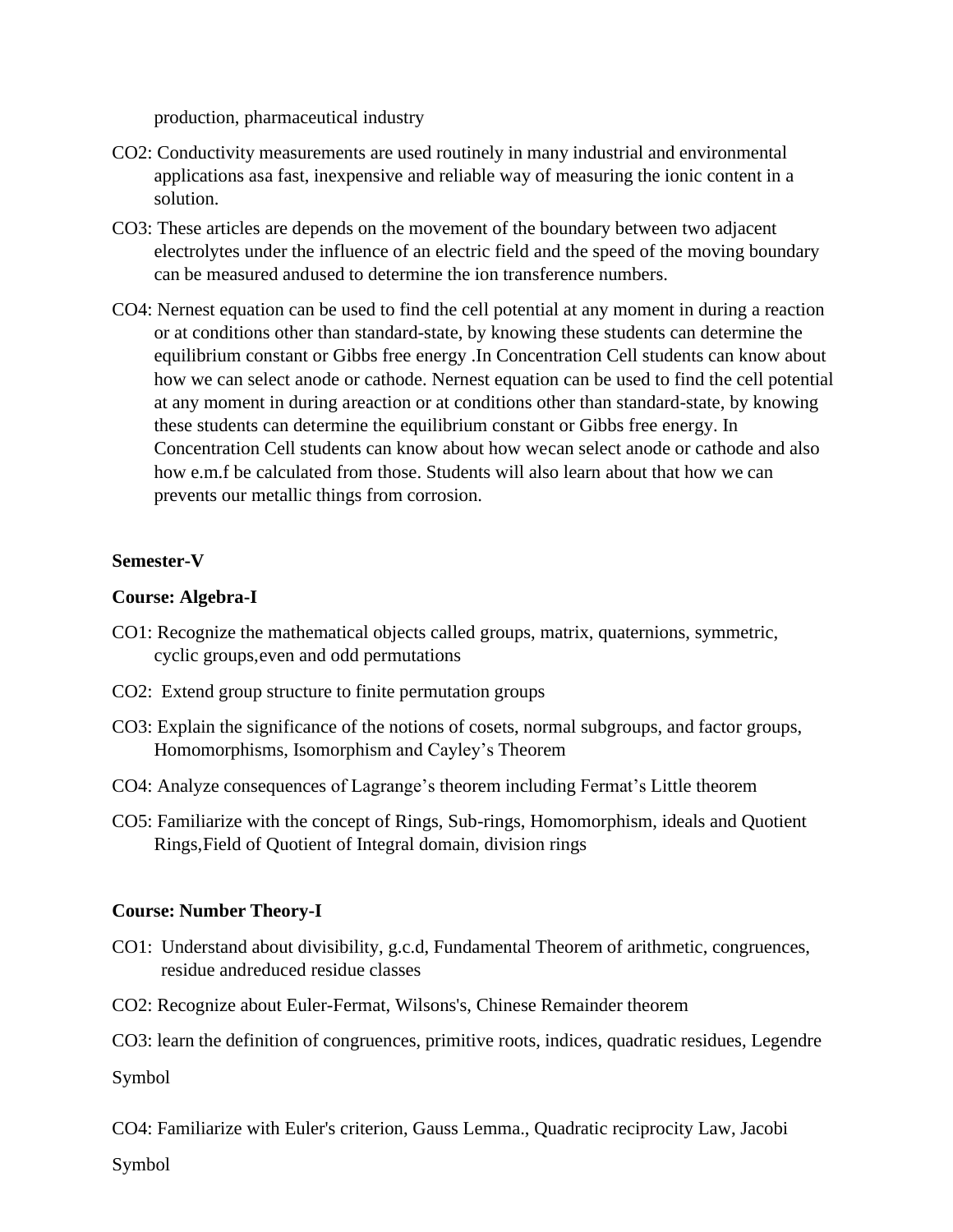CO5: Apply Arithmetic functions and Mobius inversion Formula

#### **Course: Discrete Mathematics-I**

- CO1: Understand the concept of Pigeonhole principle, Basic counting principles, permutations andcombinations of sets and multisets, Binomial and multinomial theorems
- CO2: Analyze the concept of inclusion and exclusion principle
- CO3: Applying the concept of Graph Theory, Eulerian and Hamiltonian trails and cycles. Bipartite multigraphs.
- CO4: Familiarize with Trees, Algorithms for BFS and DFS trees weighted Graphs, Greedy and Prim'sAlgorithm
- CO5: Determine the concept of Digraphs, Planar graphs, Euler formula and Chromatic numbers

### **Course: Condensed Matter Physics-I**

- CO1: Distinguish between various types of crystal structures and crystal systems for their best use invarious technological applications.
- CO2: Relationship between atomic radius (R) and lattice parameter (a) that helps to study the structure ofvarious crystal systems.
- CO3: Calculation of Atomic Packing Factor (APF) and Volume density (ρ) that interpreted as a measureof the stability of the nucleus.
- CO: 4Determination the Indices for 'Directions' and 'Planes' in a crystal structure.
- CO5: Study of Bragg's Law of Diffraction to find the interplaner spacing (d-spacing) of a crystal thatused for identification and characterization purposes.
- CO6: Determination of Reciprocal lattice to understand the important properties and behavior of thevarious crystal systems.
- CO7: Study of the Brillion Zones for the theoretical understanding of the elementary ideas of electronicenergy bands in solids.
- CO8: Study of structure factor and form factor which is a mathematical description of how a materialscatters incident radiation.

#### **Course: Electronics-I (Electronics and Solid State Devices)**

- CO1: Distinguish between P-N junction and Zener diode and Practical applications of theses diode indaily life.
- CO2: Distinguish between half and full wave rectifier and where they can be used or using in presenttime in electronics industry.
- CO3: Study of different configuration of transistor and their characteristics.
- CO4: Practical utilization of transistor for development of various other electronics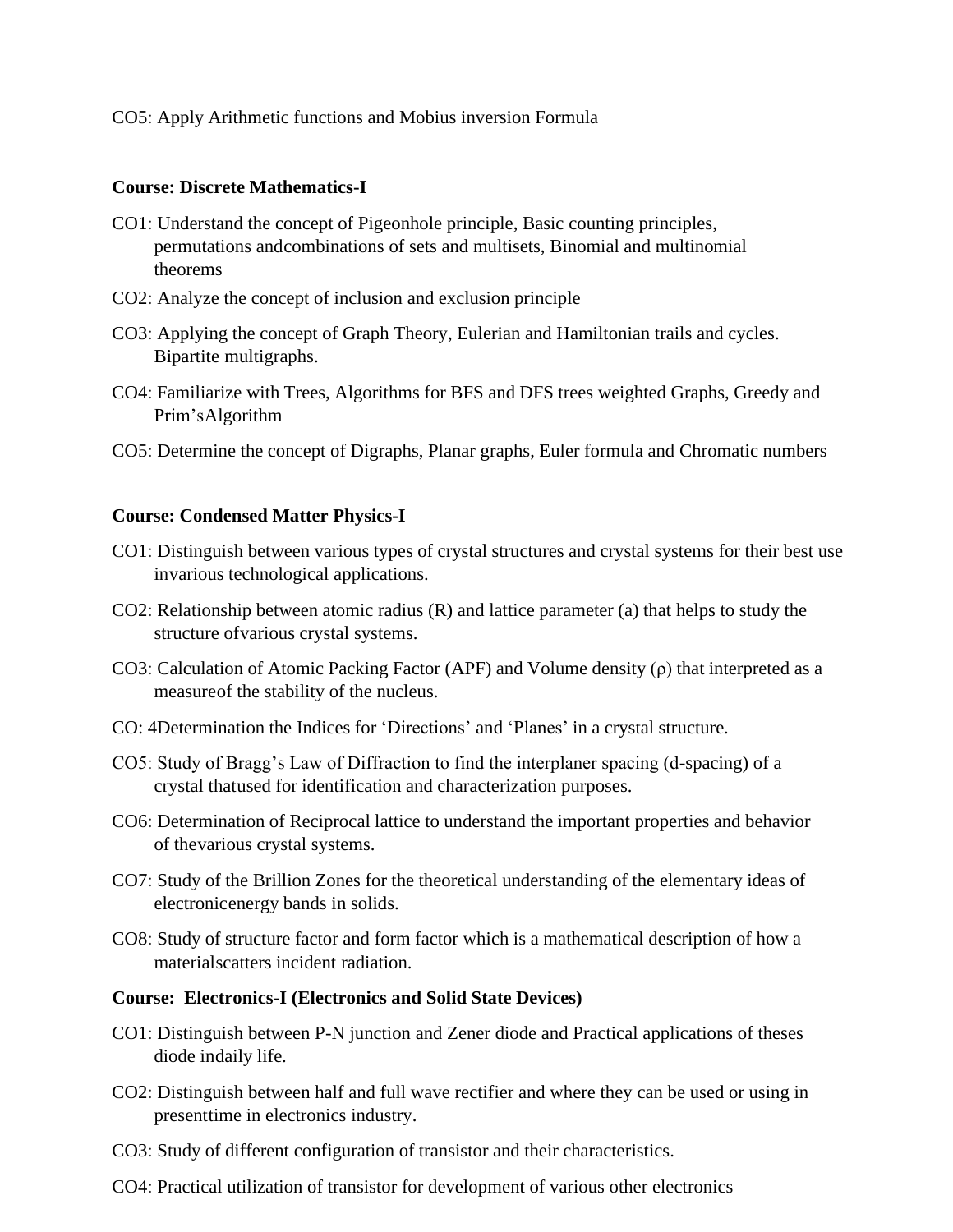equipment.

CO5:Study of the JFET and MOSFET and how they are different from BJT.

CO6: Study of various photoconductive devices like LED, Photo diode and Solar cell and theirapplications.

### **Course: Nuclear and Radiation Physics**

CO1: This is a branch of Physics which deals with the phenomena taking place in the nuclear domain.

Students will be given an insight into the invention and dimensions of a nucleus.

CO2: Students are able to determine the charge, mass of any nucleus by using various Spectrographs.

CO3: Students will learn the methods to find the mass and charge of any nucleus. The aim is to tell themabout the stability of nucleus and various other properties.

CO4: In this subject students will study various nuclear models (Shell model, Liquid drop

model etc.).

CO5: The students will learn about various types of radiations and their interaction with

matter.

CO6: The subject is able to teach students about various types of nuclear reactions, properties and theirenergetic.

CO7: In this subject students will be able to study artificial

radioactivity

CO8: They will study various ways to calculate different kinds of

decay.

CO9: This course has led the students to understand interaction of various types of radiation with matterwhich they observe in their daily life. It's easy for them now to relate the theory to practical.

# **Course: Inorganic Chemistry**

- CO1: Students will be able to use Crystal Field Theory to understand the magnetic properties (and in simple terms the colour) of coordination compounds which facilitate them to describe the shapesand structures of coordination complexes with coordination numbers 6 and 4
- Co2: Learner will develop the understanding of the stability of metal complexes by the use of formationconstants and to calculate thermodynamic parameters from them. They will be able to describe rate of reactions of complexes and type of reactions in complexes
- CO3: Student will be able to describe magnetic properties of complexes, various kind of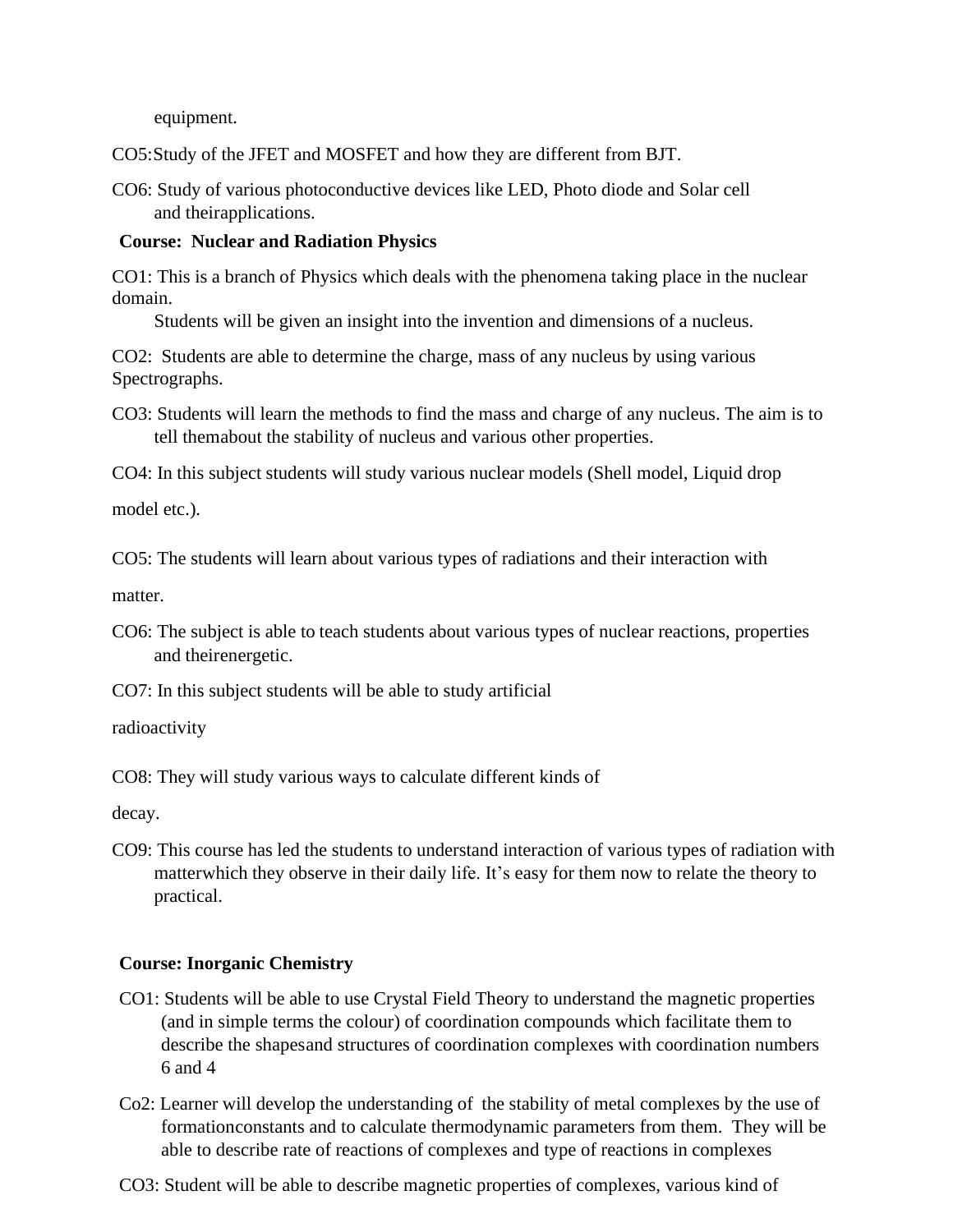magnetic materials and effect of temp on magnetic characters. They will also able to describe methods ofdetermining magnetic magnetic moments

CO4: Student will be able to describe quantum numbers, orbital and spin angular momenta of electrons.

And To understand electronic transition, term symbol and concept of spectra.

#### **Course: Organic Chemistry**

- CO1: It will make the learner to develop interest about the Synthesis, Properties and applications of Organo-metallic compounds
- CO2: Students will learn about the Synthesis and Properties Organo-Sulphur compounds and theircomparison with analogous compounds
- CO3: Students will learn about the Principle, working and application of UV-Vis spectroscopy whichwill help them study the conjugation in organic compounds
- CO4: Students will learn about the Principle, working and application of IR spectroscopy which willenable them to detect the various Functional group in organic compounds
- CO5: Students will get knowledge about Principle, working and application of NMR spectroscopywhich will help them in structure elucidation through C13-NMR & PMR

#### **Course: Physical Chemistry**

- CO1: The main outcome of this course is to provide information about Quantum Mechanics and Spectroscopy .and Quantum Chemistry enables them to know about Schrodinger equation and itsapplication
- CO2: Students learn about rotation & vibration spectroscopy and the electromagnetic radiations used in these spectra. And Through rotational spectroscopy they will learn the energy level diagrams of rigid & non rigid rotors. This course aims at applications of rotational and vibrational spectroscopy

#### **Semester VI**

#### **Course: Algebra-II**

CO1: Analyze vector spaces and subspaces over a field and their

#### properties

- CO2: Understand span of a set and its properties
- CO3: Analyze linear dependence and independence odd sets
- CO4: Determine matrix associated with a linear map and analyze linear transformations
- CO5: Understand factorization, associates elements, irreducible elements, euclidean domain, principalideal domain, unique factorization domain, polynomial rings and their properties.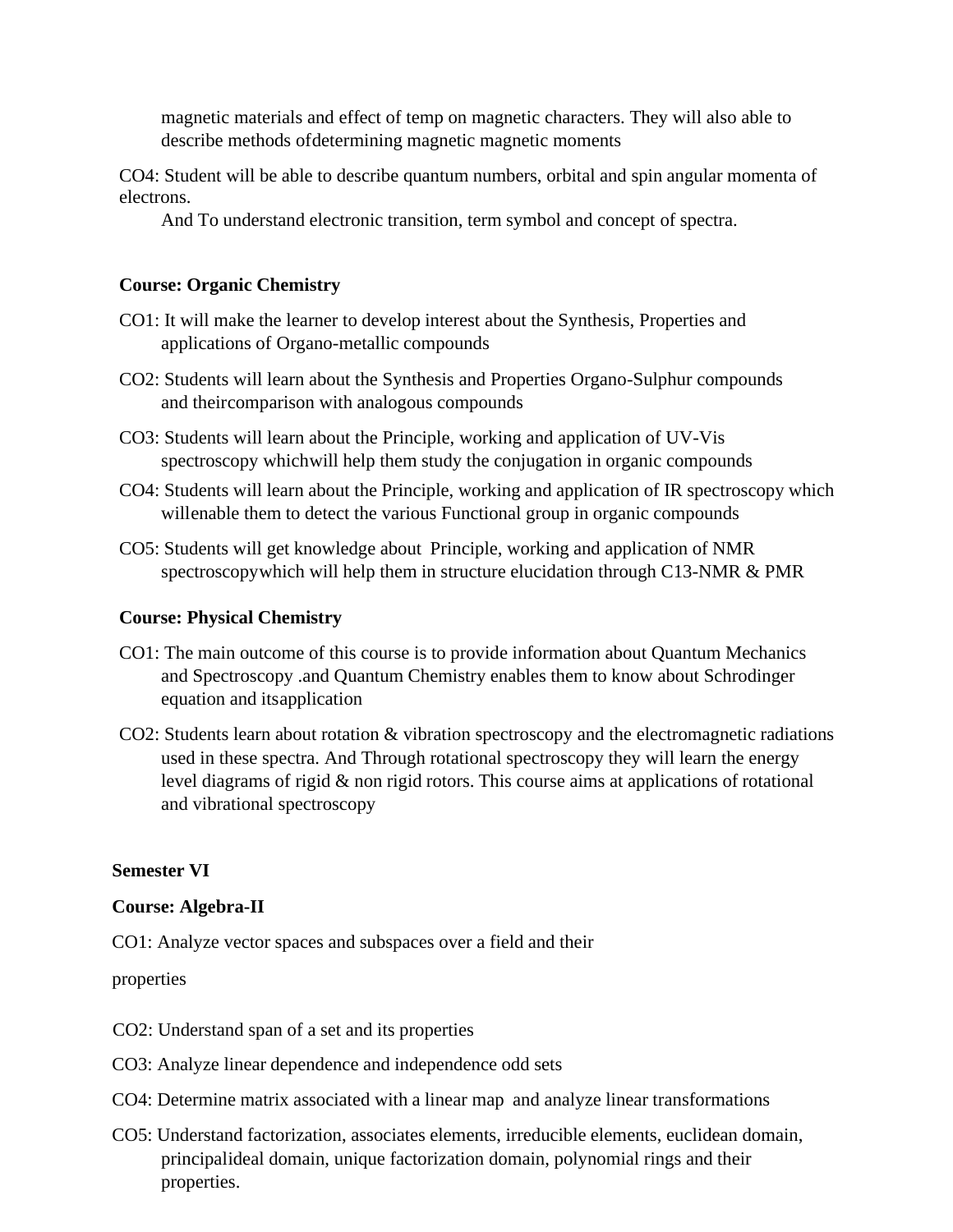#### **Course: Number Theory-II**

- CO1: Understand the concept of Diophantine equations, Farey sequences, continued Fractions, Approximation of reals by rationals, Pell's equations
- CO2: Analyze the concept of Minkowski's theorem in Geometry of Numbers and its application toDiophantine inequalities
- CO3: Familiarize with Hermite's theorem on minima of positive definite quadratic forms and its applications to representation of a number

CO4: Apply the euler summation formula, abel's Identity, elementary results on distribution of primes.

### **Course: Discrete Mathematics-II**

- CO1: Write and interpret mathematical notation and mathematical definitions
- CO2: Analyze the concept of Generating function solution of recurrence relations using differenceequations and generating functions
- CO3: Recognize Boolean AIgebras-Lattices and Algebraic Structures. Duality. Distributive andComplemented Lattices
- CO4: Computing Boolean Functions and Expressions. Prepositional Calculus
- CO5: Gain an historical perspective of the development of modern discrete mathematics.

#### **Course: Nuclear and Particle Physics**

- CO1:-Students can list out some Energy loss Phenomenon due to ionization (Bethe's formula), Energyloss of electrons, Bremsstrahlung
- CO2:-Student can explain Interactions of gamma rays with matter.
- CO3:-The students are expected to learn about the principles and basic constructions of particle accelerators such as the Van-de-Graff generator, cyclotron, betatron and synchrotron. They shouldknow about the accelerator facilities in India.
- CO4:-Students can illustrate detectors of nuclear radiations- the Geiger-Mueller counter, the scintillationcounter, the photo-multiplier tube, the solid state and semiconductor detectors
- CO5:-Gain knowledge on the basic aspects of particle Physics the fundamental interactions, elementaryand composite particles.
- CO6:-Students can list out Categories of particles: leptons, hadrons (baryons and mesons), quarks, gaugebosons.
- CO7:-The students should know about the quantum numbers of particles: energy, linear momentum,angular momentum, isospin, electric charge, colour charge
- CO8:-Learn about the strangeness, lepton numbers, baryon number and the conservation laws associatedwith them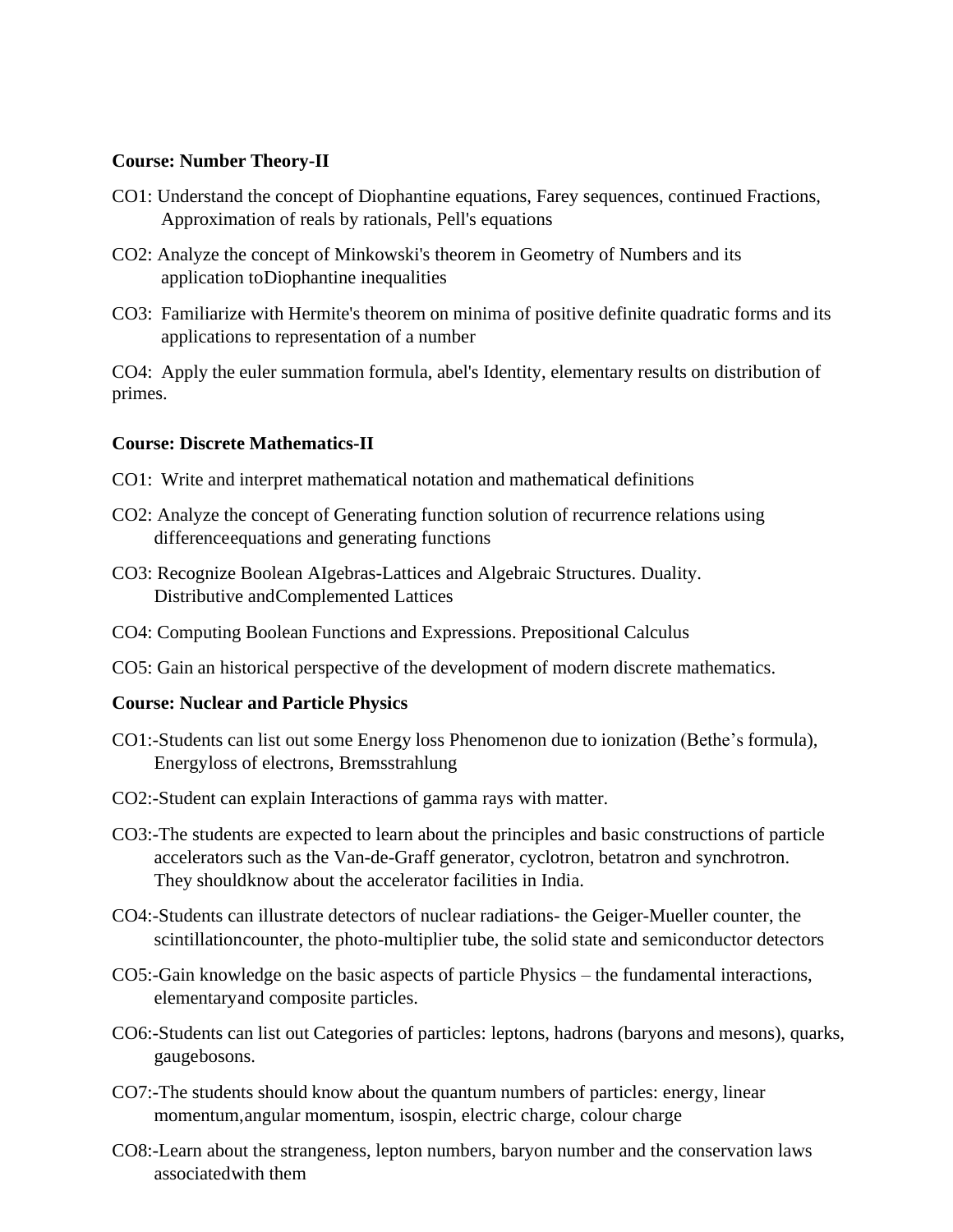#### **Course: Condensed Matter Physics-II**

- CO1: In this subject, students come to know How to define harmonic nature of Lattice vibrations. Latticevibrations has a basic concept of understanding the momentum transfer in lattice.
- CO2: In this subject, students come to know about the Concepts of phonons, Scattering of protons byphonons.
- CO3: In this Subject students can understand the phenomenon of Vibration of mono-atomic, di-atomic,linear chains. In this subject students can easily describe the concept of Density of modes.
- CO4: This chapter deals with the specific heat capacity of solid, Einstein and Debye models of specificheat.
- CO5: This chapter deals with movement of electrons in solid, free electron model of metals. Freeelectron, they will be able to state Fermi gas and Fermi energy.
- CO6: In this chapter students identify about Metals and insulators, Conductivity and its variation withtemperature in semiconductors with the help of Kronig-Penney Model.
- CO7: This chapter discuss about the Fermi levels in intrinsic and extrinsic semiconductors, Qualitativediscussion of band gap in semiconductors.
- CO8: Nowadays superconductivity has the great importance in many physical areas. In this chapter students can state the Magnetic field effect in superconductors, BCS theory, and Thermal properties ofsuperconductors

### **Course: Electronics-II**

- CO1: Student can discuss various power electronics devices like Thyristor, SCR, TRIAC, DIAC.
- CO2: In this chapter students comes to learn about Construction, Characteristics and Operation;Comparison between transistors and thyristors; Difference between SCR and TRIAC.
- CO3: Student can describe UJT: its construction, Equivalent circuit, Characteristics and

parameters, uses.

CO4: Students can outline some properties about Thermistor: Types, Construction,

Characteristics, Uses,

Advantages over other temperature sensing devices

- CO5: By completing this chapter students can learn about IMPATT and TRAPATT devices, PIN diode:Construction, Charatersitics, Applications.
- CO6: Study of Gunn effect and diodes: Mechanism, Characteristic, Negative differential resistivity andDomain formation
- CO7: Tunnel diode is a topic of great importance, students learn about Tunneling Phenomenon,Operation, and Applications. Merits and Drawbacks
- CO8: The primary need of all electronic devices is Transistor. Here students can list out some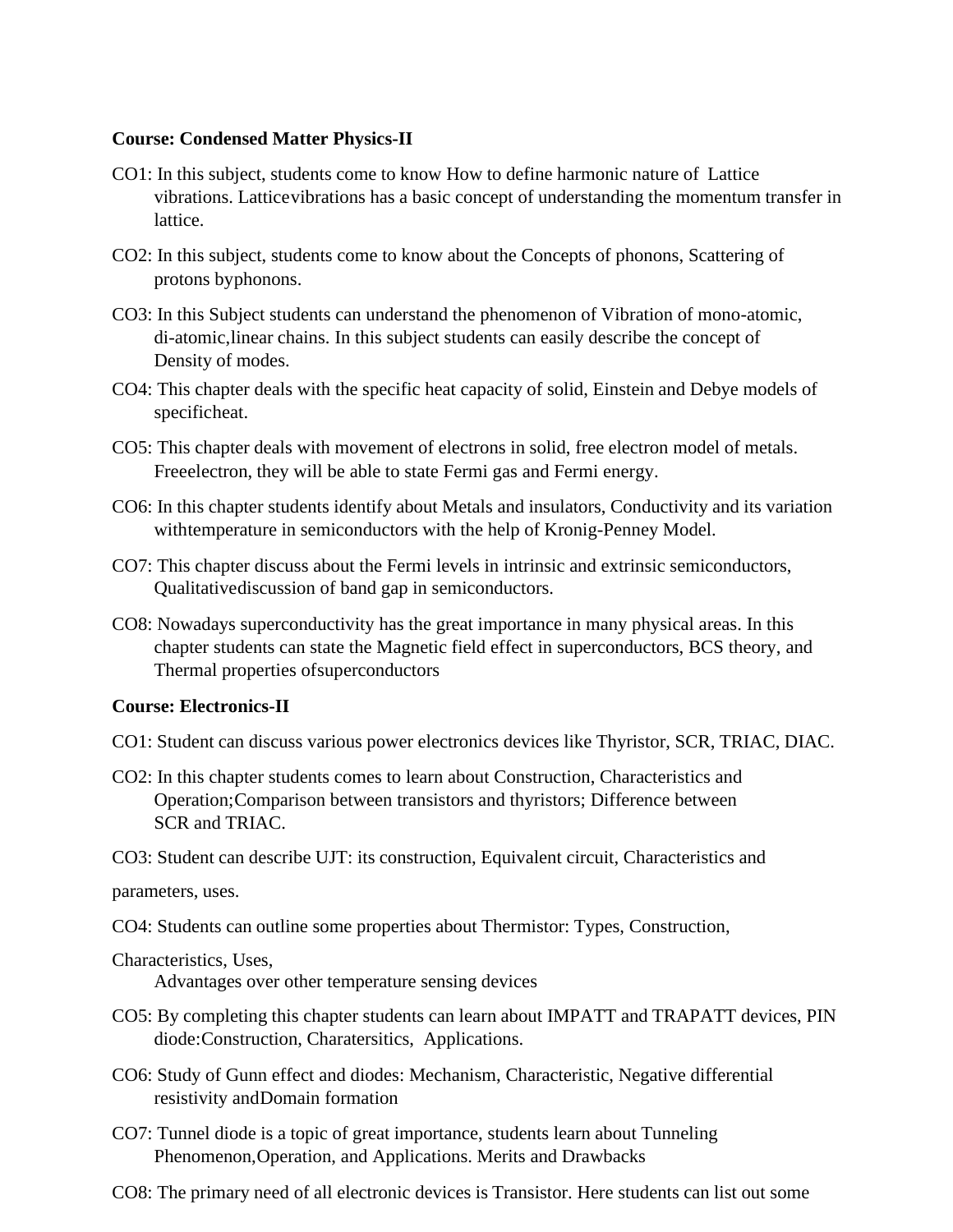importantuses of transistor. In this, students can learn about Transistor biasing: Stabilization of operating point, fixed bias, Collector to base bias, Bias circuit with emitter resistor, Voltage divider biasing circuit.

CO9: Describe CE amplifier: Working and analysis using h-parameters, Equivalent circuits, Determination of current gain, Power gain, Input impedance, FET amplifier: Voltage, Current andPower gain

#### **Course: Nuclear and Particle Physics**

- CO1: Students can list out some Energy loss Phenomenon due to ionization (Bethe's formula), Energyloss of electrons, Bremsstrahlung
- CO2: Student can explain Interactions of gamma rays with matter.
- CO3: The students are expected to learn about the principles and basic constructions of particle accelerators such as the Van-de-Graff generator, cyclotron, betatron and synchrotron. They shouldknow about the accelerator facilities in India.
- CO4: Students can illustrate detectors of nuclear radiations- the Geiger-Mueller counter, the scintillationcounter, the photo-multiplier tube, the solid state and semiconductor detectors
- CO5: Gain knowledge on the basic aspects of particle Physics the fundamental interactions, elementaryand composite particles.
- CO6: Students can list out Categories of particles: leptons, hadrons (baryons and mesons), quarks, gaugebosons.
- CO7: The students should know about the quantum numbers of particles: energy, linear momentum,angular momentum, isospin, electric charge, colour charge
- CO8: Learn about the strangeness, lepton numbers, baryon number and the conservation laws associatedwith them

### **Course: Inorganic Chemistry**

- CO1: On the completion of course the student will have knowledge of Pearson's HSAB concept, acid-base strength and hardness and softness. Symbiosis, theoretical basis of hardness and softness.
- CO2: The aim of the course is the teaching and understanding of the basic principles of Biological Inorganic Chemistry - Bioinorganic Chemistry that are considered necessary for the completion ofpostgraduate students' education. Also, the aim of this course is to present and describe bioinorganic systems through the correlation of the function, structure and activity of inorganic elements within the organisms. In particular, this course will include: a) a systematic study of traceelement biosystems; b) the effect of the concentration of trace elements on health and the environment;
- CO3: On the completion of course the student have knowledge of Silicones and Phosphazenes asexamples of inorganic polymers,nature of bonding in triphosphazenes.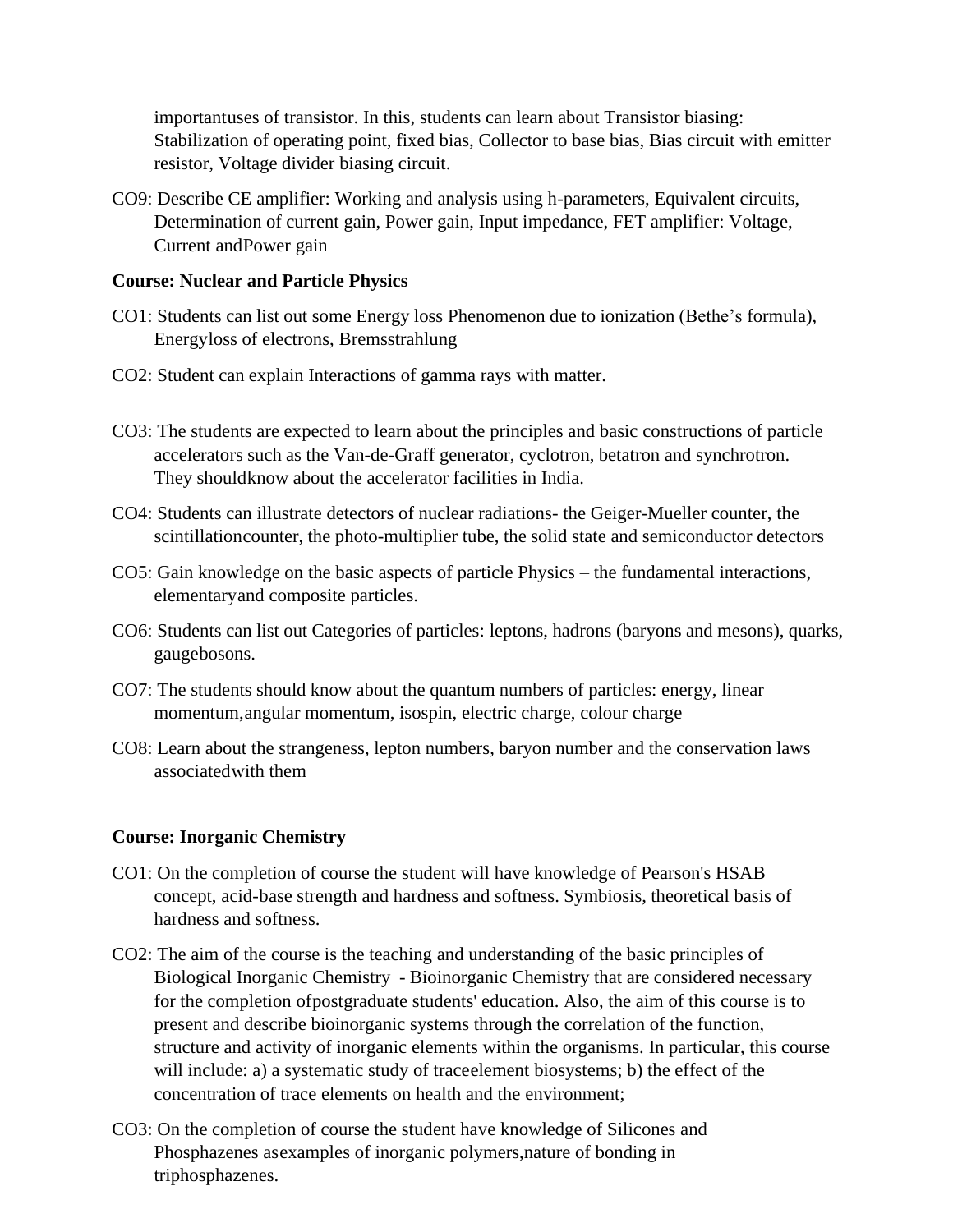CO4: The focus of this course is on the synthesis, structure and bonding, properties and reactivity of maingroup organometallics (including Grignard reagents, organolithium reagents, organotin compounds,etc), organotransition metal chemistry and organometallic catalysis. And On the completion of course the student have knowledge of metal-ethylene complexes and homogeneous hydrogenation, mononuclear carbonyls and the nature of bonding in metal carbonyls.

### **Course: Organic Chemistry**

- CO1: Students would have knowledge about the structure, preparation and properties of heterocycliccompounds after completion of this course.
- CO2: The main focus of this course is to make theStudents familiar with the classification, synthesis andapplication of various polymers
- CO3: Students will learn the importance of enolates as starting material in organic synthesis
- CO4: Students will get knowledge about the classification, conversion and application of

carbohydrates

CO5: Students will learn about the classification, conversion and application of protein

# **Course: Physical Chemistry**

CO1: To make them familiar in the study of surfaces and of heterinterfaces between constituents layers

CO2: On completion of this course they will know about the orbital concept

CO3: Helpful in determination of the geometrical structure of molecules in

triplet state

CO4: Study is helpful for structure identification

CO5: Student able to know how laser and masers are work which are used in wide range

of field

CO6: Student would be able to study the structure using X-rays

CO7: Complete study about structure for the compounds used in

daily life.

CO8: Students would be able to know the reactions occurrence in

which state

CO9: laws study helpful in research work